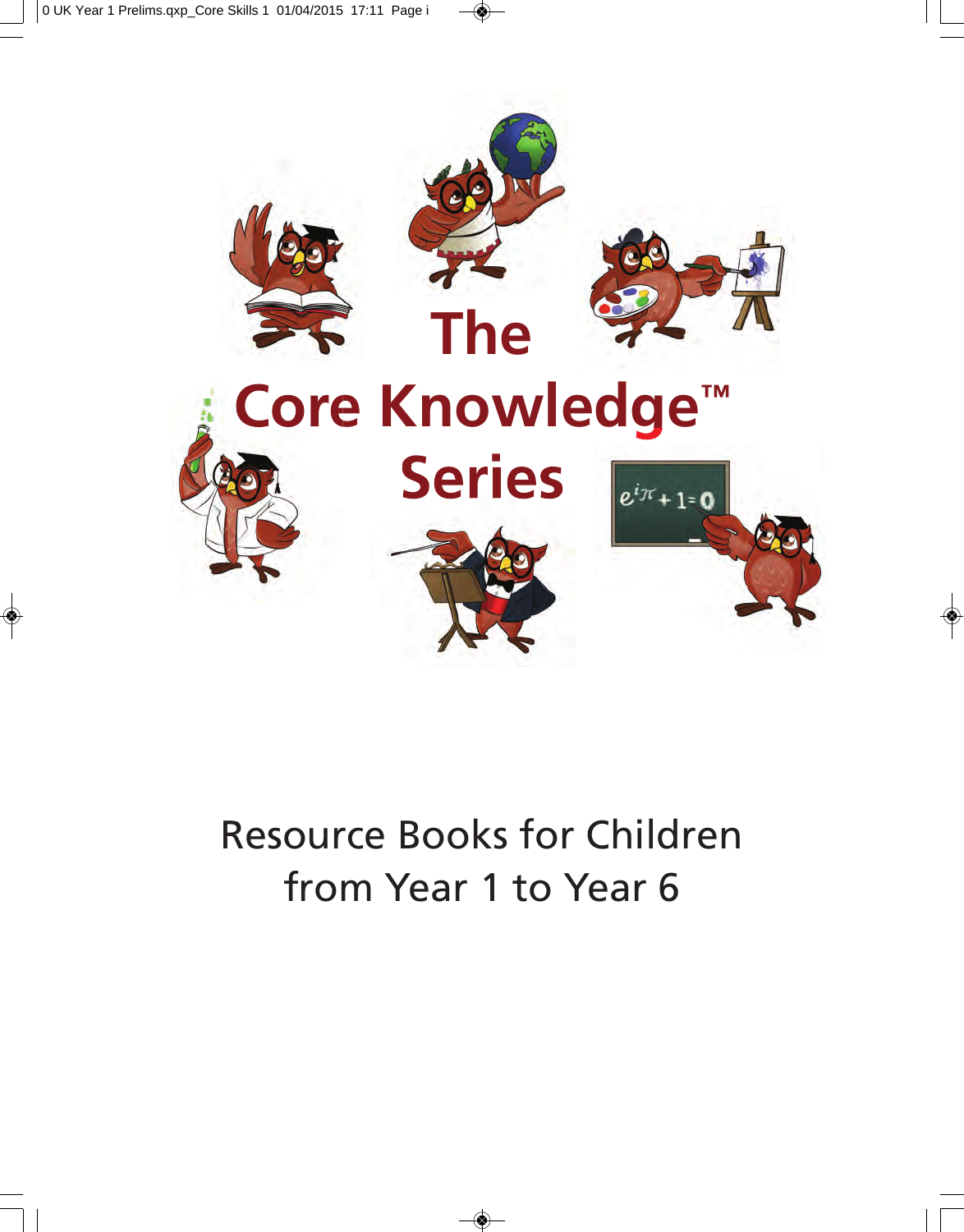#### PRAISE FOR THE CORE KNOWLEDGE UK SERIES

'The Core Knowledge Sequence puts knowledge back into primary education. Rich in content, challenging and with clear progression and continuity, it offers an excellent framework to ensure that pupils leave primary school with solid foundations for future learning.'

– Peter Lawson, Head of Primary, Grindon Hall Christian School

'Our recent Core Knowledge lessons on the Arctic have provided our children with a wealth of understanding. The lessons give children the facts, then we are free to create an enjoyable and engaging learning experience. Core Knowledge fuels our pupils' desire to learn more about the world around them.'

– Emma Greaves, Reception Teacher, West London Free School Primary

'It is vital that children receive a solid body of knowledge when they are at primary school because it allows them to expand their comprehension and access a wider field of learning. The Core Knowledge approach does just that. I cannot recommend it enough.'

– Matthew Laban, Headteacher, Kingfisher Hall Primary Academy, London

'Creativity, the arts and design are crucial to the environment and life of every citizen. They should occupy a central place in the curriculum at both primary and secondary levels. The new series published by Civitas, giving examples of how the arts and creativity can play a part in the education of every child, is a real contribution to the teaching of these subjects in all our schools.'

– Sir Nicholas Serota, Director of Tate

'A strong foundation of knowledge gained in the earliest years of education is such an important asset for children, sparking their imagination and providing the cornerstone for their future learning. I welcome the aim of the Core Knowledge books to do just that and I am sure that they will be valued by many parents wishing to help their children to do well at school.'

– Munira Mirza, Deputy Mayor for Education and Culture of London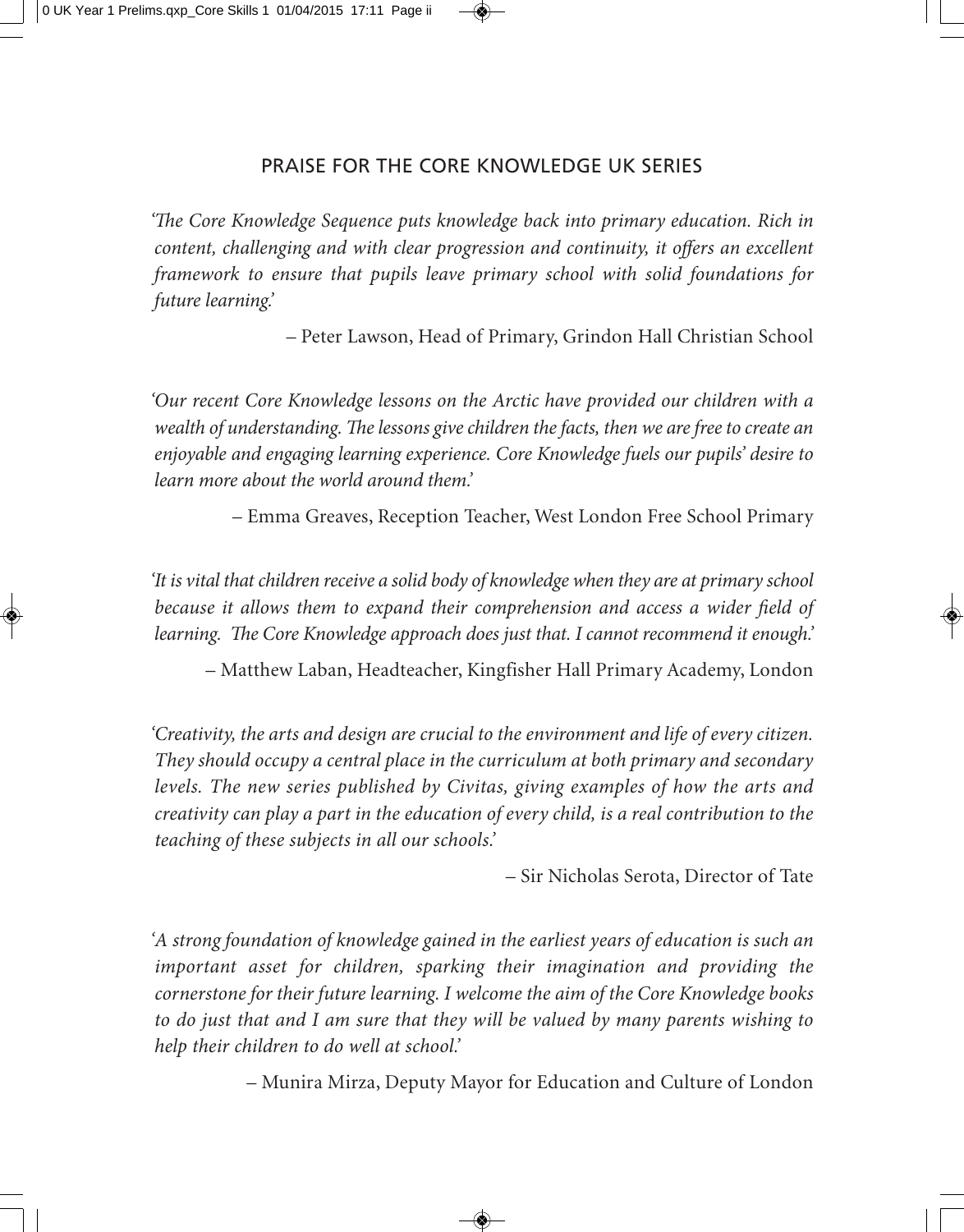# **What Your Year 1 Child Needs to Know**

PREPARING YOUR CHILD FOR A LIFETIME OF LEARNING



#### *Edited by* E. D. HIRSCH, JR. *and* JOHN HOLDREN *General Editors for the Civitas UK edition* ANNALIESE BRIGGS *and* ROBERT WHELAN



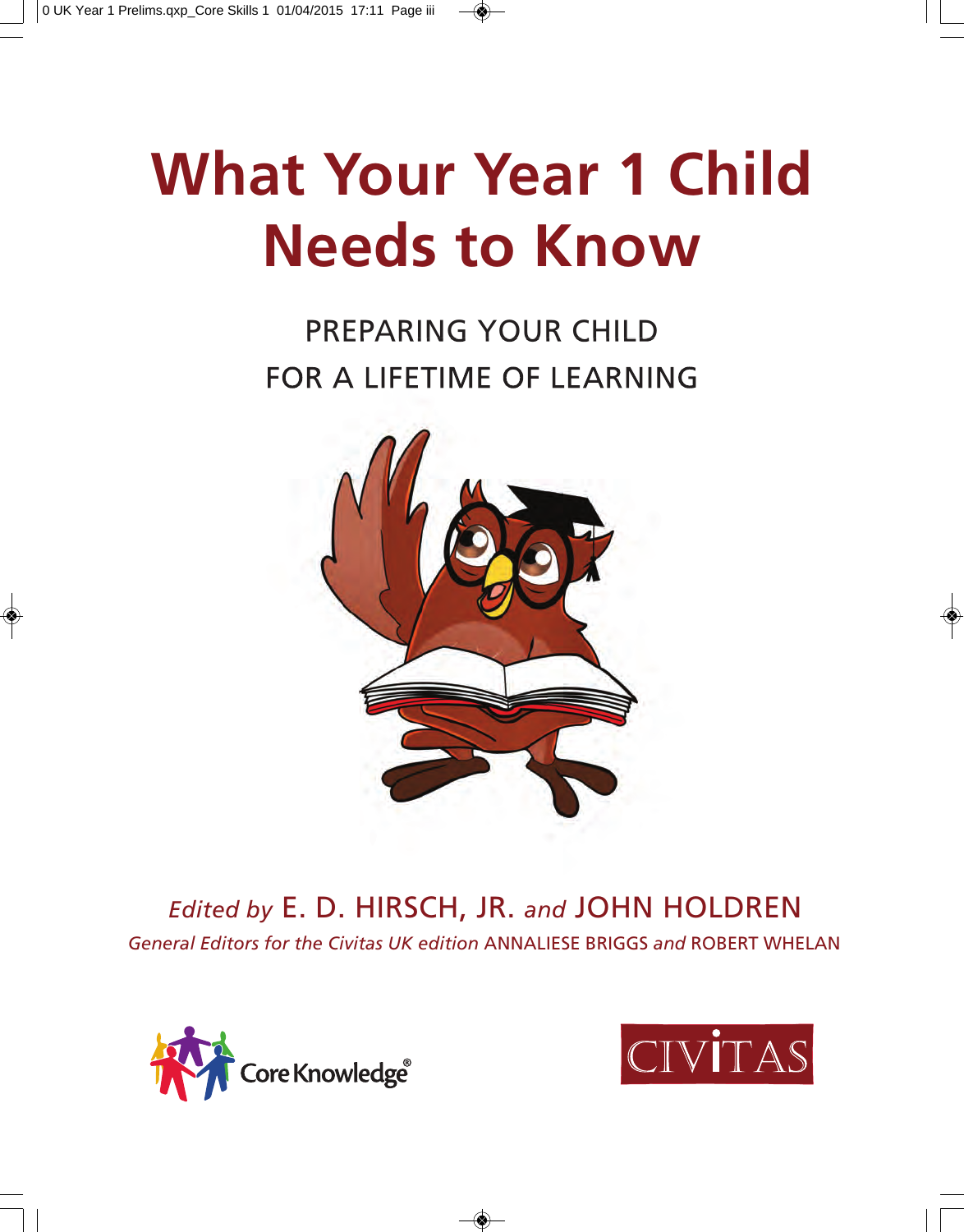Published by

Civitas 55 Tufton Street London SW1P 3QL

Copyright © 1996 by the Core Knowledge Foundation UK edition © 2011 Civitas: Institute for the Study of Civil Society

Core Knowledge is a trademark of the Core Knowledge Foundation.

Independence: Civitas: Institute for the Study of Civil Society is a registered educational charity (No. 1085494) and a company limited by guarantee (No. 04023541). Civitas is financed from a variety of private sources to avoid over-reliance on any single or small group of donors.

All rights reserved. No part of this book may be reproduced or transmitted in any form or by any means, electronic or mechanical, including photocopying, recording, or by any information storage and retrieval system, without the written permission of the publisher, except where permitted by law.

ISBN: 978-1-906837-23-5

Book Design and Layout by Luke Jefford

First edition published in the USA and Canada September 1997 as What Your Kindergartner Needs to Know UK edition published June 2011 Reprinted April 2015

Printed in Great Britain by Berforts Group Ltd, Stevenage, SG1 2BH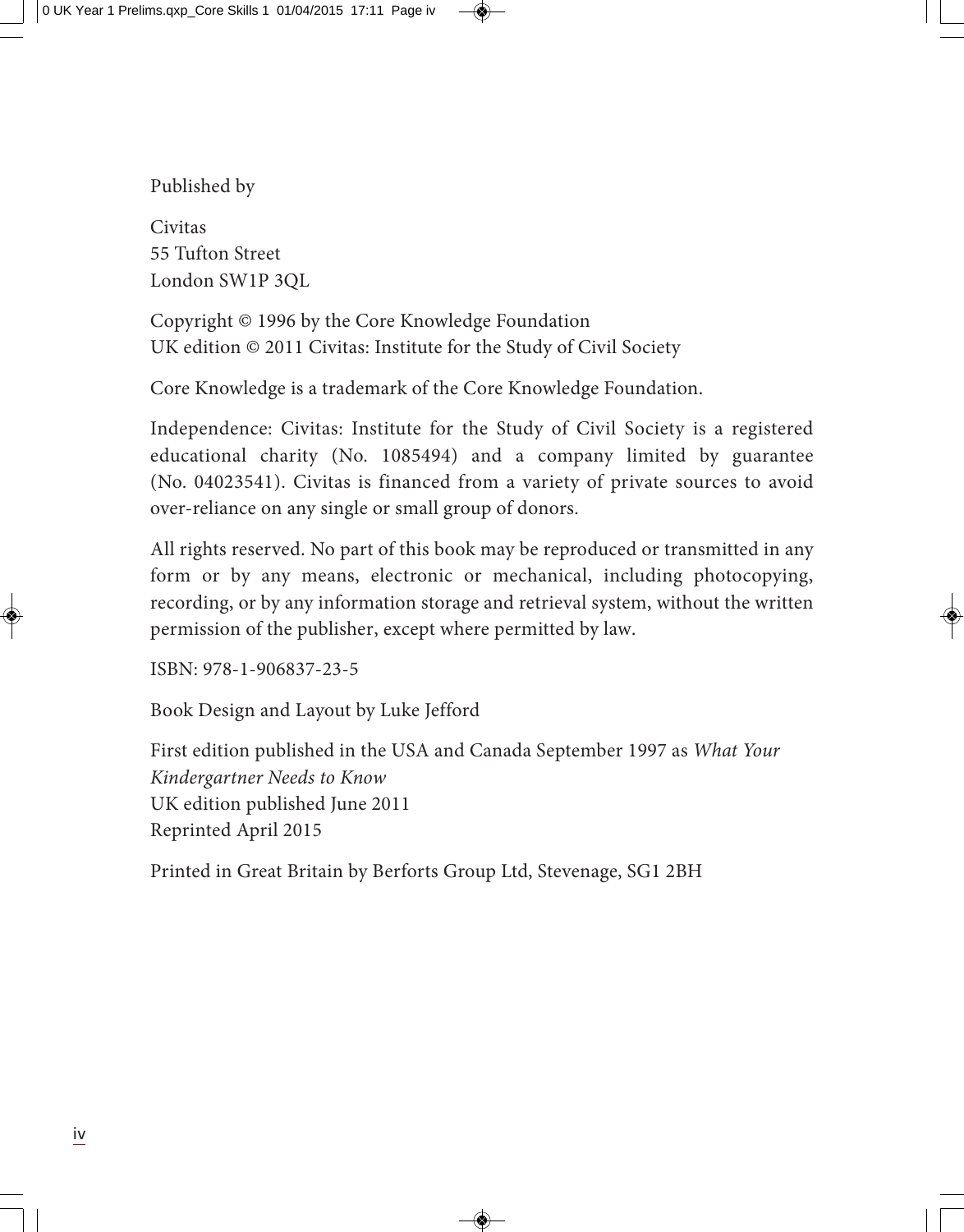Editor-in-Chief of the Core Knowledge Series: E. D. Hirsch, Jr.

Editor: John Holdren

Project Manager and Art Editor: Tricia Emlet

Writers: Curriculum Concepts, Inc. (Mathematics, Music); Diane Darst (Visual Arts); Susan Hitchcock (Science); John Holdren (Literature and Language, History and Geography, Music, Mathematics, Science); Mary Beth Klee (History and Geography) Artists: Special thanks to Gail Mcintosh for exceptional colour art and other fine pieces; Leslie Evans, Julie Grant, Steve Henry, Bob Kirchman, Giuseppe Trogu Art and Photo Research and Permissions: Martha Clay Sullivan Research Assistant: Deborah Hyland

#### **Acknowledgments: US edition**

This series has depended on the help, advice, and encouragement of two thousand people. Some of those singled out here already know the depth of our gratitude; others may be surprised to find themselves thanked publicly for help they gave quietly and freely for the sake of the enterprise alone. To helpers named and unnamed we are deeply grateful.

Advisers on Multiculturalism: Minerva Allen, Barbara Carey, Frank de Varona, Mick Fedullo, Dorothy Fields, Elizabeth Fox-Genovese, Marcia Galli, Dan Garner, Henry Louis Gates, Cheryl Kulas, Joseph C. Miller, Gerry Raining Bird, Connie Rocha, Dorothy Small, Sharon Stewart-Peregoy, Sterling Stuckey, Marlene Walking Bear, Lucille Watahomigie, Ramona Wilson

Advisers on Elementary Education: Joseph Adelson, Isobel Beck, Paul Bell, Carl Bereiter, David Bjorklund, Constance Jones, Elizabeth LaFuze, J. P. Lutz, Sandra Scarr, Nancy Stein, Phyllis Wilkin

Advisers on Technical Subject Matter: Marilyn Jager Adams, Diane Alavi, Richard Anderson, Judith Birsh, Cheryl Cannard, Paul Gagnon, David Geary, Andrew Gleason, Blair Jones, Connie Juel, Eric Karell, Joseph Kerr, Mary Beth Klee, Michael Lynch, Joseph C. Miller, Jean Osborne, Margaret Redd, Nancy Royal, Mark Rush, Janet Smith, Ralph Smith, Nancy Strother, Nancy Summers, James Trefil, Nancy Wayne, Linda Williams, Lois Williams

Conferees, March 1990: Nola Bacci, Joan Baratz-Snowden, Thomasyne Beverley, Thomas Blackton, Angela Burkhalter, Monty Caldwell, Thomas M. Carroll, Laura Chapman, Carol Anne Collins, Lou Corsaro, Henry Cotton, Anne Coughlin, Arletta Dimberg, Debra P.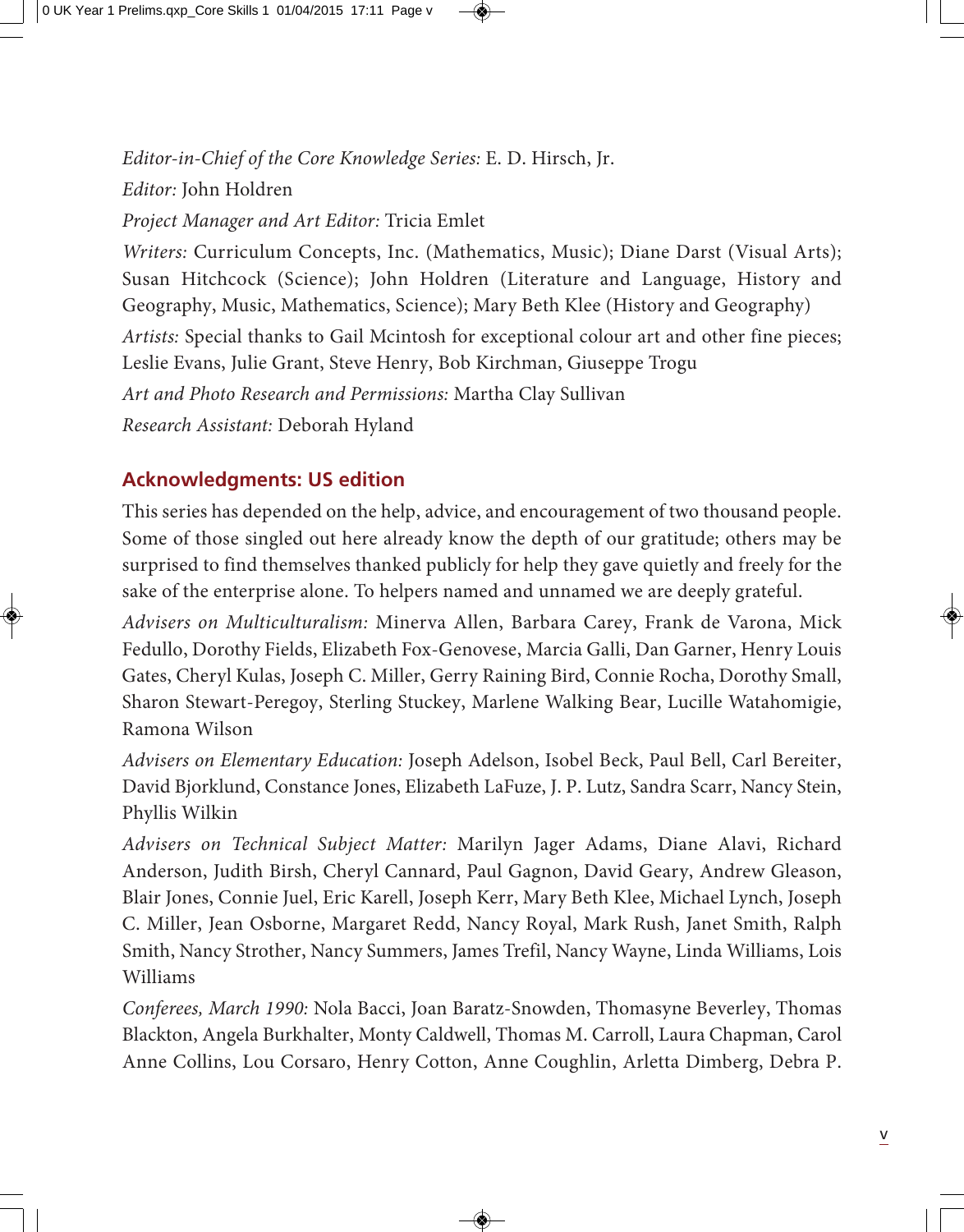Douglas, Patricia Edwards, Janet Elenbogen, Mick Fedullo, Michele Fomalont, Mamon Gibson, Jean Haines, Barbara Hayes, Stephen Herzog, Helen Kelley, Brenda King, John King, Elizabeth LaFuze, Diana Lam, Nancy Lambert, Doris Langaster, Richard LaPointe, Lloyd Leverton, Madeline Long, Allen Luster, Joseph McGeehan, Janet McLin, Gloria McPhee, Marcia Mallard, William J. Maloney, Judith Matz, John Morabito, Robert Morrill, Roberta Morse, Karen Nathan, Dawn Nichols, Valeta Paige, Mary Perrin, Joseph Piazza, Jeanne Price, Marilyn Rauth, Judith Raybern, Mary Reese, Richard Rice, Wallace Saval, John Saxon, Jan Schwab, Ted Sharp, Diana Smith, Richard Smith, Trevanian Smith, Carol Stevens, Nancy Summers, Michael Terry, Robert Todd, Elois Veltman, Sharon Walker, Mary Ann Ward, Penny Williams, Charles Whiten, Clarke Worthington, Jane York

Schools: Special thanks to Three Oaks Elementary for piloting the original Core Knowledge Sequence in 1990. And thanks to the schools that have offered their advice and suggestions for improving the Core Knowledge Sequence, including (in alphabetical order): Academy Charter School (CO); Coleman Elementary (TX); Coral Reef Elementary (FL); Coronado Village Elementary (TX); Crooksville Elementary (OH); Crossroads Academy (NH); Gesher Jewish Day School (VA); Hawthorne Elementary (TX); Highland Heights Elementary (IN); Joella Good Elementary (FL); Mohegan School-CS 67 (NY); The Morse School (MA); Nichols Hills Elementary (OK); Ridge View Elementary (WA); R. N. Harris Elementary (NC); Southside Elementary (FL); Three Oaks Elementary (FL); Washington Core Knowledge School (CO). And to the many other schools teaching Core Knowledge – too many to name here, and some of whom we have yet to discover – our heartfelt thanks for 'sharing the knowledge'!

Benefactors: The Brown Foundation, The Challenge Foundation, Mrs. E. D. Hirsch, Sr., The Walton Family Foundation.

Our grateful acknowledgment to these persons does not imply that we have taken their (sometimes conflicting) advice in every case, or that each of them endorses all aspects of this project. Responsibility for final decisions must rest with the editors alone. Suggestions for improvements are very welcome, and we wish to thank in advance those who send advice for revising and improving this series.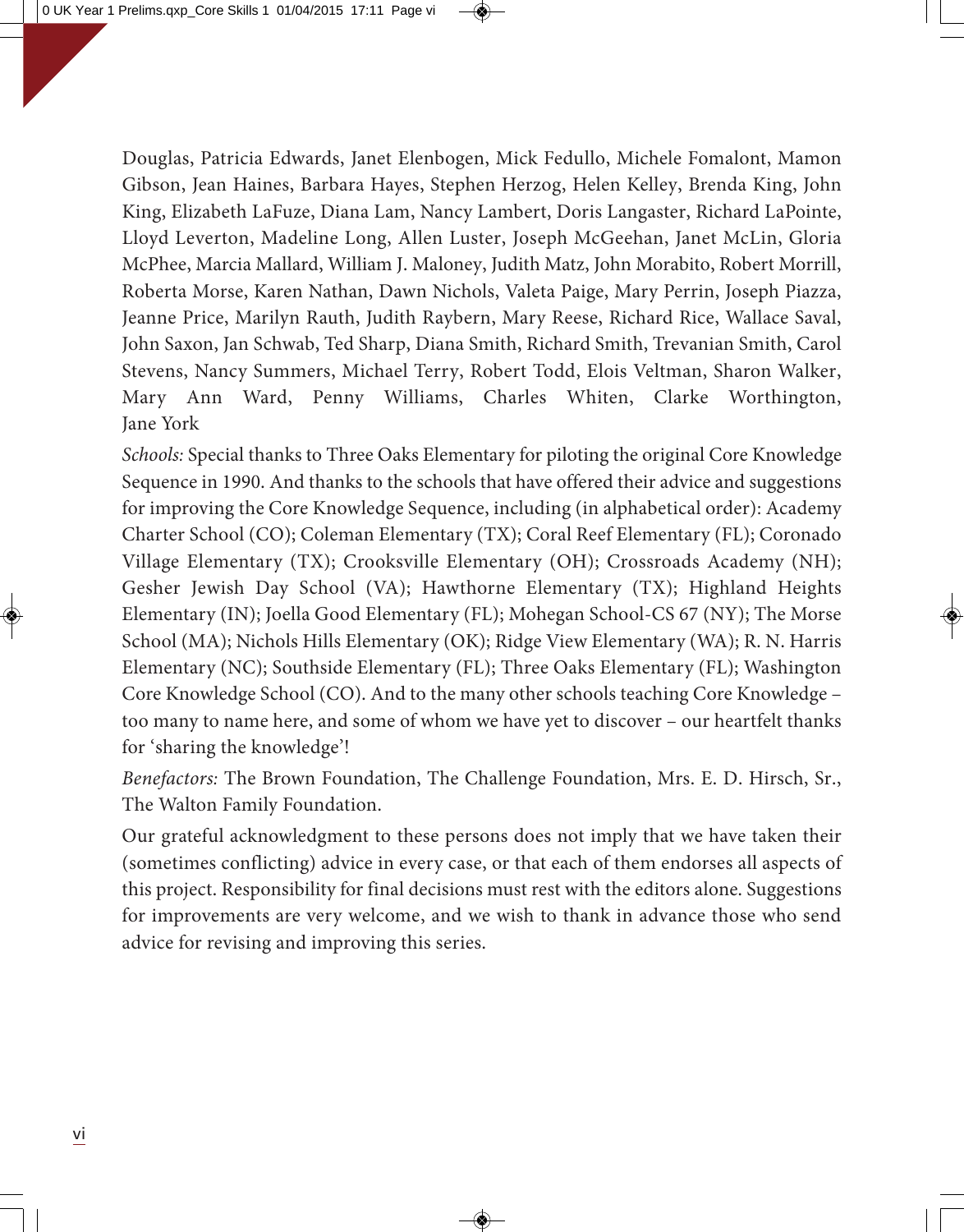#### **Acknowledgements: UK edition**

General Editors of the UK edition: Annaliese Briggs and Robert Whelan Assistant Editor of the UK edition: Aoife O'Donnell Editor and author of the British History and Geography section for the UK edition: Robert Whelan Editor and author of the Visual Arts section for the UK edition: Jo Saxton Design and typesetting of the UK edition: Luke Jefford Owl illustrations: Mark Otton

Compiling the UK edition of a book that has already become an established classic in the USA has been both a privilege and a challenge. Our first thanks must go to E.D. Hirsh, Jr., Linda Bevilacqua and the team at the Core Knowledge Foundation for sharing with us the fruits of their labours over many years. Their co-operation at every stage of the process has been invaluable and has made our task much easier. We fully share their view that all children deserve access to a first-class education, and we hope that the Civitas edition of the Core Knowledge texts will do as much for children in the UK as the US edition has done for thousands of children in America and elsewhere.

Many people have helped us with both advice and practical assistance. Jason Stainer made important suggestions that helped to make the US Kindergarten English and maths suitable for Year 1 children in the UK. Jo Saxton wrote the Visual Arts chapter using paintings and sculptures that children can see in the UK, whilst following the US volume's approach. Chris McGovern, Sean Lang and Margaret Lenton offered valuable suggestions for British History. Jenny Grant advised us on the choice of songs and vocal exercises in the Music chapter and David Blackwell advised us on the accompanying lists of online resources. We were grateful for help and advice from Emma Mulvey, Rowena Gammon, Sonia Gomez, Anne Robertson, Sarah Knollys, Helen Powell and Irina Tyk. We were also grateful for support from Paula Rollo, Susan Porter and Michael McBrien at TASIS: The American School in England. Marilyn Brocklehurst of the Norfolk Children's Book Centre and Adam Lancaster at the Federation of Children's Book Groups shared their passion for good children's books by advising us on the lists of recommended resources. We are indebted to Nick Oulton and his team at Galore Park Publishing for help with the illustrations. We were privileged to be able to use the fine illustrations prepared for the US edition by Gail McIntosh, Bob Kirchman and Steve Henry, who also created new work for the UK edition. Finally, our thanks are due to Anastasia de Waal, head of education at Civitas, and our colleagues in the Civitas office who contributed so much time and so many suggestions to develop the concept and fine-tune the text.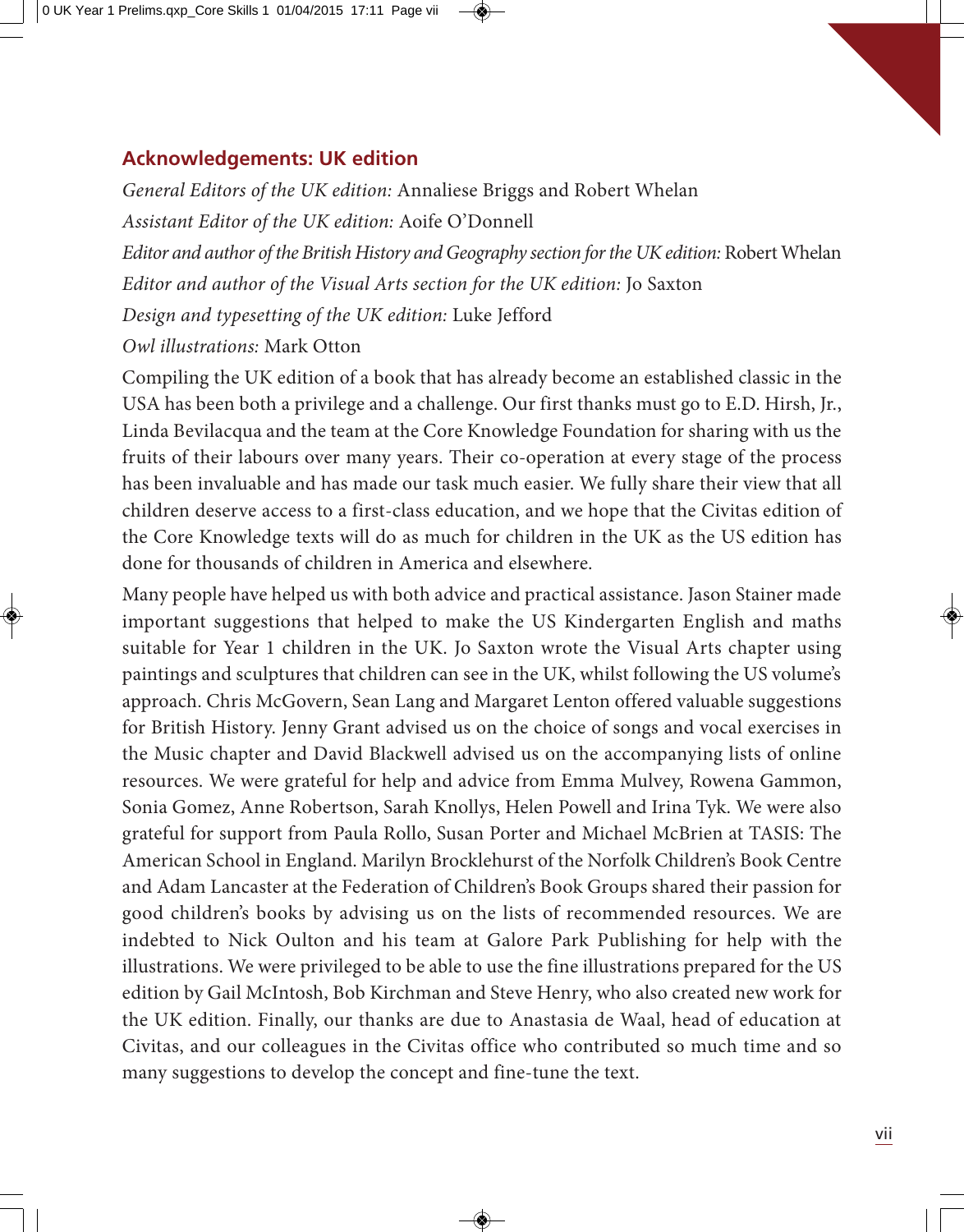# **A Note to Teachers**

Throughout the book, we have addressed the suggested activities and explanations to 'parents', since you as teachers know your students and will have ideas about how to use the content of this book in relation to the lessons and activities you plan. To discuss using Core Knowledge materials in your school, please contact Civitas at 55 Tufton Street, London SW1P 3QL, 020 7799 6677.

Email: coreknowledge@civitas.org.uk.

Website: www.coreknowledge.org.uk

# **About the Authors**

**E.D. Hirsch, Jr.** is a professor at the University of Virginia and the author of The Schools We Need and the bestselling Cultural Literacy and The Dictionary of Cultural Literacy. He and his wife, Polly, live in Charlottesville, Virginia, where they raised their three children.

**John Holdren** has been a teacher of writing and literature at the University of Virginia and Harvard University, and is now Director of Research and Communications at the Core Knowledge Foundation. He lives with his wife and two daughters in Greenwood, Virginia.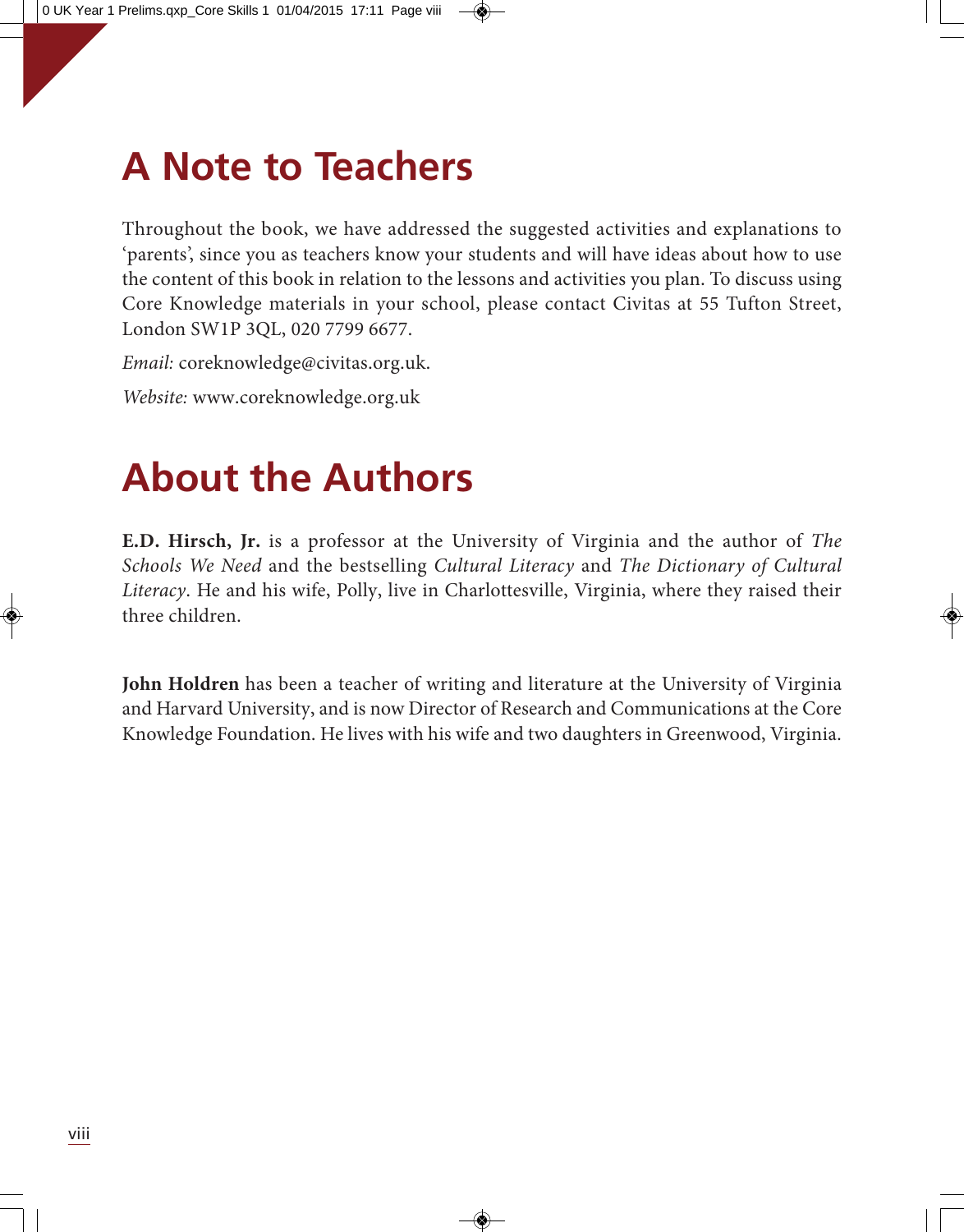# **Contents**

| Acknowledgments                                                            | $\mathcal V$ |
|----------------------------------------------------------------------------|--------------|
| A Note to Teachers                                                         | viii         |
| About the Authors                                                          | viii         |
| Foreword to the UK Edition of the Core Knowledge Series                    | $xi\$        |
| Introduction to the UK edition of The Core Knowledge Curriculum for Year 1 | xvi          |
| General Introduction to the Core Knowledge Series                          | xviii        |

### I. Language and Literature

| <b>Reading, Writing,</b>            |                |  |
|-------------------------------------|----------------|--|
| and Your Year 1 Child               | 3              |  |
| Teaching Children to Read:          |                |  |
| The Need for a Balanced Approach    | 3              |  |
| Learning to Read and Write          | $\overline{4}$ |  |
| A Goal for Year 1                   | 5              |  |
| What Does a Good                    |                |  |
| Year 1 Programme Do?                | 6              |  |
| What Parents Can Do to Help         | 12             |  |
| <b>Suggested Resources</b>          | 13             |  |
| <b>Literature</b>                   |                |  |
| Introduction: Worlds of Meaning     | 17             |  |
| <b>Familiar and Favourite Poems</b> |                |  |
| <b>Activities for Poetry</b>        | 20             |  |
| Time to Rise                        | 22             |  |
| Happy Thought                       | 22             |  |
| Hickory, Dickory, Dock              | 22             |  |
| Early to Bed                        | 22             |  |
| Diddle, Diddle, Dumpling            | 23             |  |
| A Diller, a Dollar                  | 23             |  |
| Hey, Diddle, Diddle                 | 23             |  |
| Little Bo Peep                      | 24             |  |
| Little Boy Blue                     | 24             |  |
| Baa, Baa, Black Sheep               | 24             |  |
| One, Two, Buckle My Shoe            | 25             |  |
| Rain, Rain, Go Away                 | 25             |  |
| It's Raining, It's Pouring          | 25             |  |

| The Wind                   | 26 |
|----------------------------|----|
| The More It Snows          | 26 |
| Monday's Child             | 27 |
| Roses Are Red              | 27 |
| Mary, Mary, Quite Contrary | 27 |
| <b>Boat</b>                | 28 |
| Jack and Jill              | 30 |
| Jack Be Nimble             | 30 |
| There Was a Little Girl    | 30 |
| Little Miss Muffet         | 31 |
| Georgie Porgie             | 31 |
| <b>Humpty Dumpty</b>       | 31 |
| Little Jack Horner         | 32 |
| Mary Had a Little Lamb     | 32 |
| Hot Cross Buns!            | 33 |
| Simple Simon               | 33 |
| Old Mother Hubbard         | 33 |
| Old King Cole              | 34 |
| Sing a Song of Sixpence    | 34 |
| Ladybird, Ladybird         | 34 |
| Three Blind Mice           | 35 |
| Jack Sprat                 | 35 |
| Seesaw, Margery Daw        | 35 |
| The Three Little Kittens   | 36 |
| There Was an Old Woman     |    |
| Who Lived in a Shoe        | 38 |
| Star Light, Star Bright    | 38 |
|                            |    |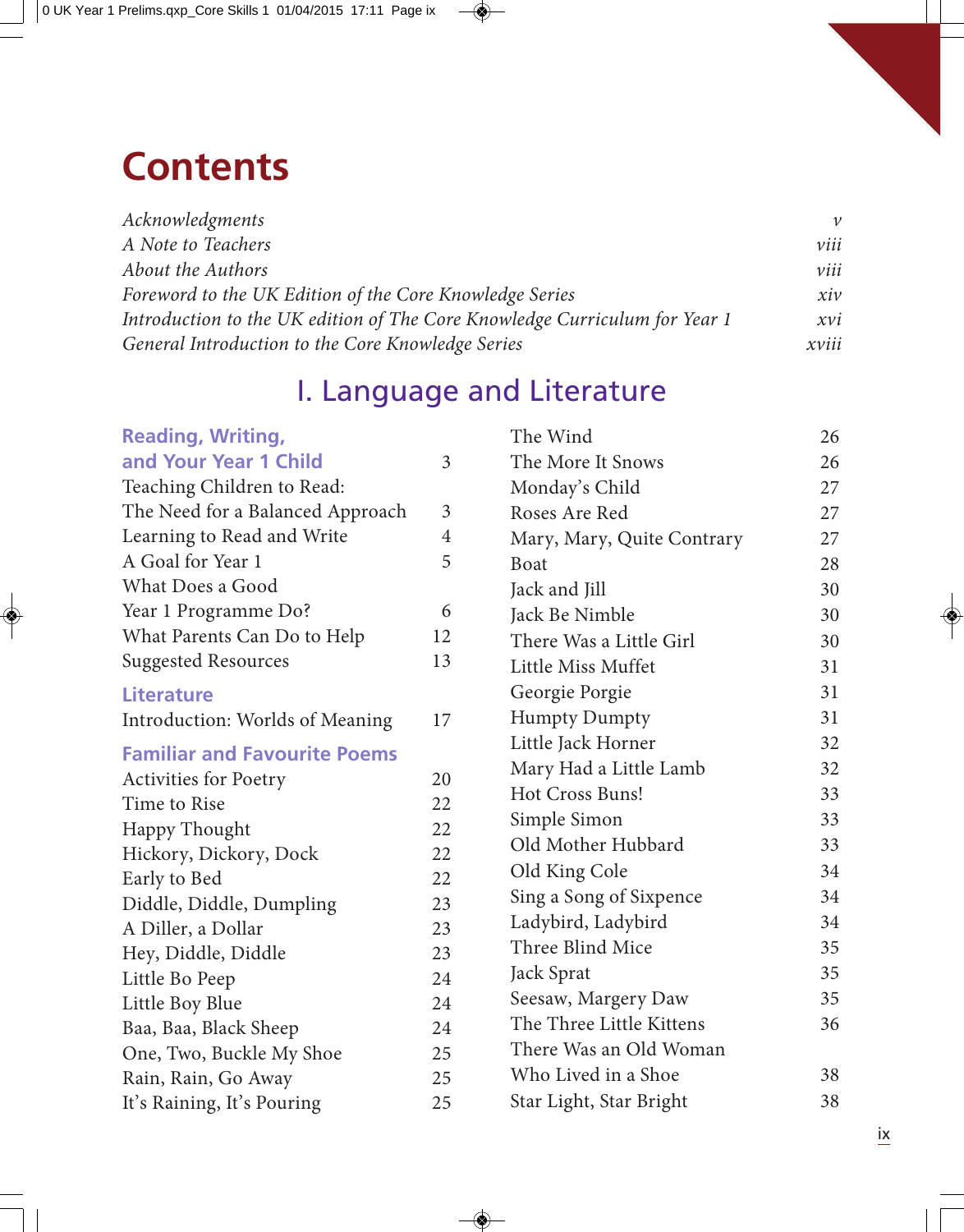#### **Aesop's Fables**

| The Dog and His Reflection         | 39 |
|------------------------------------|----|
| The Lion and the Mouse             | 40 |
| The Hare and the Tortoise          | 41 |
| The Grasshopper and the Ant        | 42 |
| <b>Stories</b>                     |    |
| The Three Little Pigs              | 43 |
| Goldilocks and the Three Bears     | 45 |
| The Three Billy Goats Gruff        | 47 |
| The King with Horse's Ears         | 48 |
| The Little Red Hen                 | 53 |
| Chicken Little                     | 54 |
| Little Red Riding Hood             | 56 |
| The Tiger, The Brahmin and the     |    |
| Jackal                             | 60 |
| The Bremen Town Musicians          | 62 |
| The Ugly Duckling                  | 65 |
| Tug-of-War                         | 71 |
| Cinderella                         | 74 |
| The Wolf and the Seven Little Kids | 78 |
| King Midas and the Golden Touch    | 80 |
| Snow White                         | 84 |
|                                    |    |

| In Which Pooh Goes Visiting and       |     |
|---------------------------------------|-----|
| Gets into a Tight Place (from         |     |
| Winnie-the-Pooh)                      | 92  |
| The Velveteen Rabbit                  | 96  |
| <b>Two Tall Tales:</b>                |     |
| St. George and the Dragon             | 103 |
| King Arthur and the Knights of the    |     |
| Round Table                           | 106 |
| <b>Sayings</b>                        |     |
| April showers bring May flowers       | 111 |
| Better safe than sorry                | 111 |
| Do unto others as you                 |     |
| would have them do unto you           | 112 |
| A dog is man's best friend            | 112 |
| The early bird gets the worm          | 112 |
| Great oaks from little acorns grow    | 113 |
| Look before you leap                  | 113 |
| A place for everything and everything |     |
| in its place                          | 113 |
| It's raining cats and dogs            | 114 |
| Practice makes perfect                | 114 |
| Where there's a will there's a way    | 114 |
|                                       |     |

### II. History and Geography

| Introduction                       | 117 |
|------------------------------------|-----|
| <b>World History and Geography</b> |     |
| What a Ball! Our World             | 118 |
| Oceans and Continents              | 119 |
| Maps and the Globe                 | 121 |
| Which Way Are You Going?           | 121 |
| Around the World in Seven Ways     | 123 |
| Asia                               | 124 |
| Europe                             | 125 |

| Africa                               | 126 |
|--------------------------------------|-----|
| North America                        | 128 |
| South America                        | 130 |
| Australia                            | 132 |
| Antarctica                           | 133 |
| <b>British History and Geography</b> |     |
| Your Country                         | 135 |
| <b>Looking Back</b>                  | 137 |
| The Ice Age                          | 137 |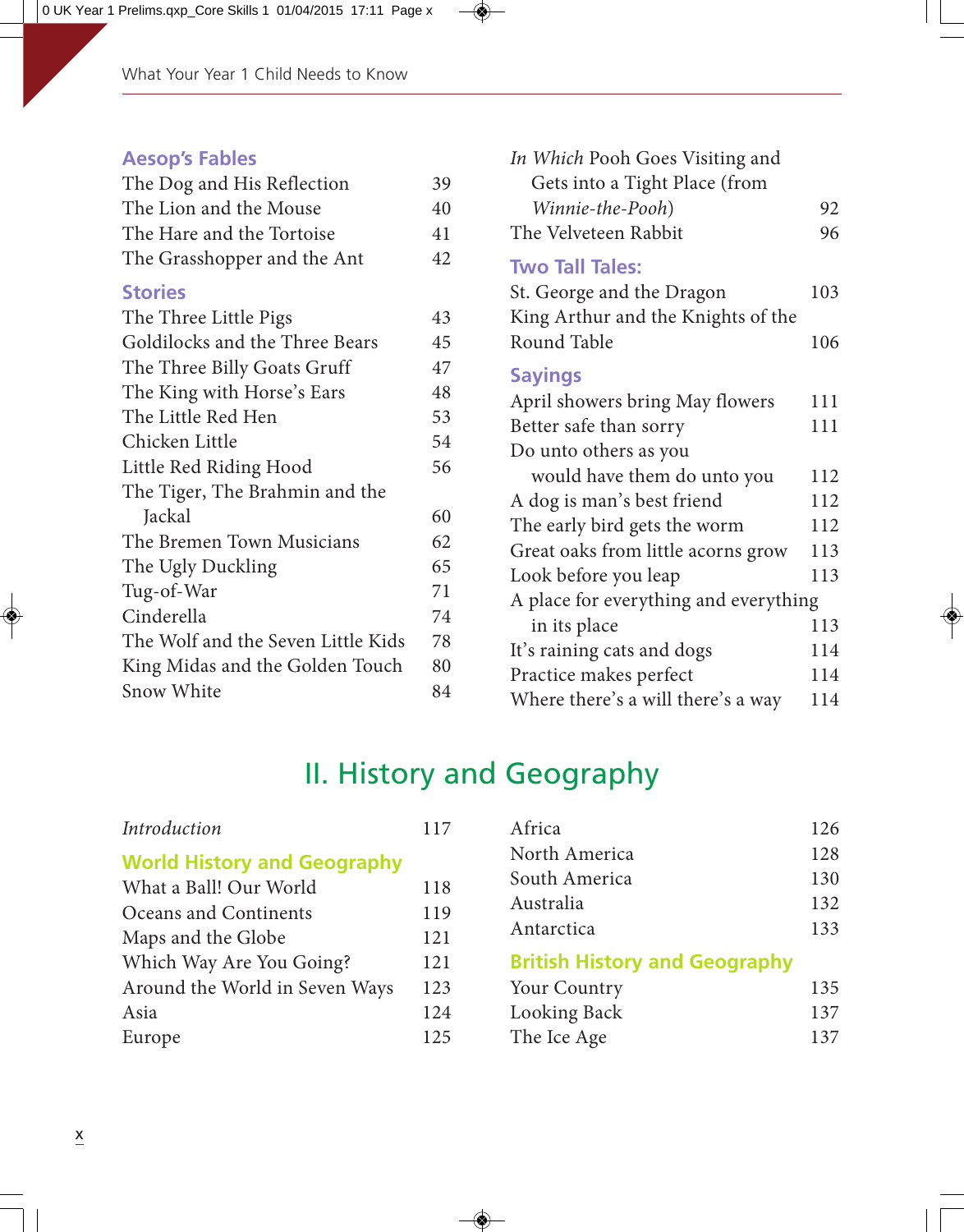| The Bronze Age                           | 140 |
|------------------------------------------|-----|
| The Iron Age                             | 140 |
| Kings and Queens                         | 141 |
| The Magna Carta                          | 142 |
| The Father of the English Parliament 143 |     |
|                                          |     |

| <b>Raising Taxes</b>             | 144 |
|----------------------------------|-----|
| Parliament and the King at War   | 145 |
| King William and Queen Mary Sign |     |
| the Declaration of Rights        | 145 |
| <b>Prime Ministers</b>           | 146 |

### III. Visual Arts

| Introduction                          | 151 | <b>Looking at Pictures</b>         |     |
|---------------------------------------|-----|------------------------------------|-----|
| <b>What Do Artists Do?</b>            | 153 | - Really Looking!                  | 161 |
| <b>Activity 1: Cave Painting</b>      | 154 | Paintings of Children              | 161 |
| <b>Colour, Colour Everywhere</b>      | 156 | Narrative Paintings                | 163 |
| Activity 1: Warm and Cool Colours 156 |     | Activity 1: George and the Dragon, |     |
| <b>Activity 2: Mixing Colours</b>     | 157 | Beginning, Middle or Ending?       | 164 |
| <b>Follow That Line!</b>              | 159 | <b>Sculpture: All Around Art</b>   | 165 |

### IV. Music

| Introduction                          | 173 |
|---------------------------------------|-----|
| Do You Like Music?                    | 174 |
| <b>Musical Activities for Parents</b> |     |
| and Children                          | 176 |
| Activity 1: Moving                    |     |
| Responsively to Music                 | 176 |
| Activity 2: 'Beat It!'                | 177 |
| Activity 3: LOUD and Quiet            | 178 |
| Activity 4: Fast and Slow             | 180 |
| Activity 5: High and Low              | 181 |
| <b>Favourite Songs</b>                |     |
| Hush, Little Baby                     | 182 |
| Bingo                                 | 182 |
| London Bridge Is Falling Down         | 183 |
| Here We Go Round the Mulberry         |     |
| <b>Bush</b>                           | 183 |

| My Bonnie Lies over the Ocean   | 184 |
|---------------------------------|-----|
| Old MacDonald                   | 184 |
| Twinkle, Twinkle, Little Star   | 184 |
| Pop! Goes the Weasel            | 185 |
| Head, Shoulders, Knees and Toes | 185 |
| One Man Went to Mow             | 186 |
| The Bear Went Over the Mountain | 187 |
| Jingle Bells                    | 187 |
| The Farmer in his Den           | 188 |
| Kum Ba Yah                      | 188 |
| This Old Man                    | 189 |
| Row, Row, Row Your Boat         | 190 |
| The Wheels on the Bus           | 190 |
| The Muffin Man                  | 190 |
| The Hokey Cokey                 | 191 |
| If You're Happy and You Know It | 191 |
|                                 |     |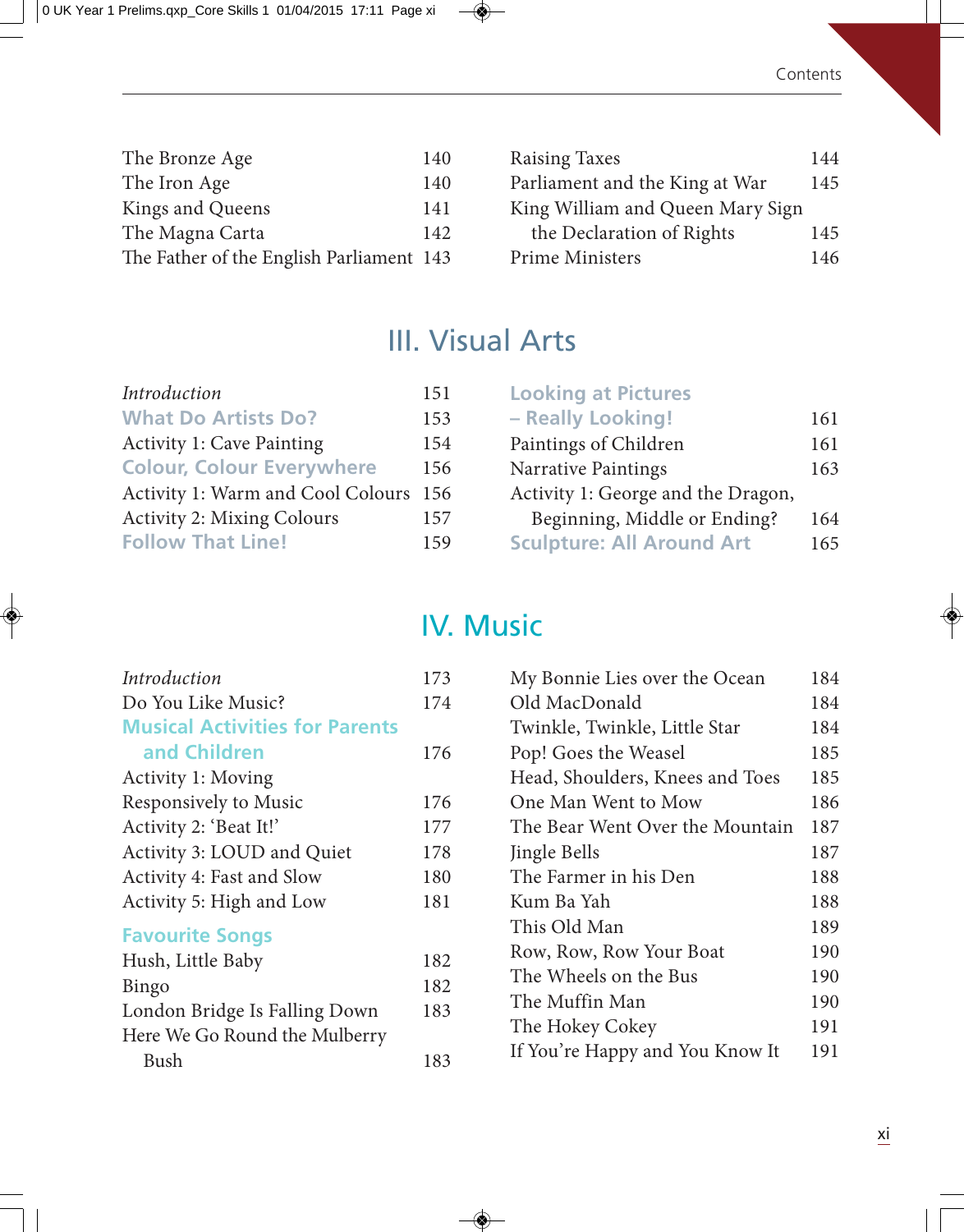### V. Mathematics

| Introduction                         | 195 |
|--------------------------------------|-----|
| <b>Patterns and Classifications</b>  | 196 |
| Activity 1: Collecting Things by     |     |
| Likeness                             | 196 |
| Activity 2: Sorting Everyday Objects | 197 |
| Activity 3: Similar and Different    | 198 |
| Activity 4: Shape Sort               | 199 |
| Activity 5: Shape Train              | 200 |
| Activity 6: Potato Prints            | 201 |
| Activity 7: More Play with Patterns  | 203 |
| <b>Numbers and Number Sense</b>      | 204 |
| Activity 1: The Size of 10           | 206 |
| <b>Activity 2: Counting Game</b>     | 207 |
| Activity 3: How Many?                | 209 |
| Activity 4: Number Match             | 210 |
| Activity 5: More and Less            | 211 |
| Activity 6: Most and Fewest          | 212 |
| Activity 7: Counting More than Ten   |     |
| Objects                              | 212 |
| Activity 8: Things That Come in      |     |
| Pairs                                | 213 |
| Activity 9: Counting by Twos         | 214 |
| Activity 10: Counting by Fives and   |     |
| Tens                                 | 215 |
| Activity 11: Halves and Quarters     | 216 |
| Activity 12: A Good-Job Graph        | 217 |
| Activity 13: Block Train             | 218 |
|                                      |     |

| <b>Money</b><br>Activity 1: Identifying Money<br>Activity 2: Money Bingo                                   | 218<br>219<br>220 |
|------------------------------------------------------------------------------------------------------------|-------------------|
| <b>Computation</b><br>Activity 1: Addition                                                                 | 222<br>222        |
| Activity 2: Subtraction - The Take-<br>Away Game<br>Activity 3: Addition and Subtraction<br><b>Stories</b> | 224<br>225        |
| <b>Measurement</b>                                                                                         | 226               |
| <b>Activity 1: Measurement Tools</b>                                                                       | 226               |
| Activity 2: Measuring with Paper<br>Clips                                                                  | 227               |
| Activity 3: Measuring with Hands                                                                           |                   |
| and Feet                                                                                                   | 228               |
| Activity 4: Full, Half-Full, and                                                                           |                   |
| Empty                                                                                                      | 229               |
| Activity 5: Heavy and Light                                                                                | 229               |
| Activity 6: Long and Short Events                                                                          | 230               |
| Activity 7: Before and After; Morning,                                                                     |                   |
| Afternoon, and Evening                                                                                     | 231               |
| Activity 8: What Time Is It?                                                                               | 232               |
| Activity 9: The Calendar                                                                                   | 233               |
| <b>Geometry</b>                                                                                            | 234               |
| Activity 1: What's That Shape?                                                                             | 235               |
| Activity 2: Shape and Size                                                                                 | 236               |
| Activity 3: Where Is It? Using                                                                             |                   |
| Words of Position and Direction                                                                            | 237               |
| Activity 4: Simon Says                                                                                     | 238               |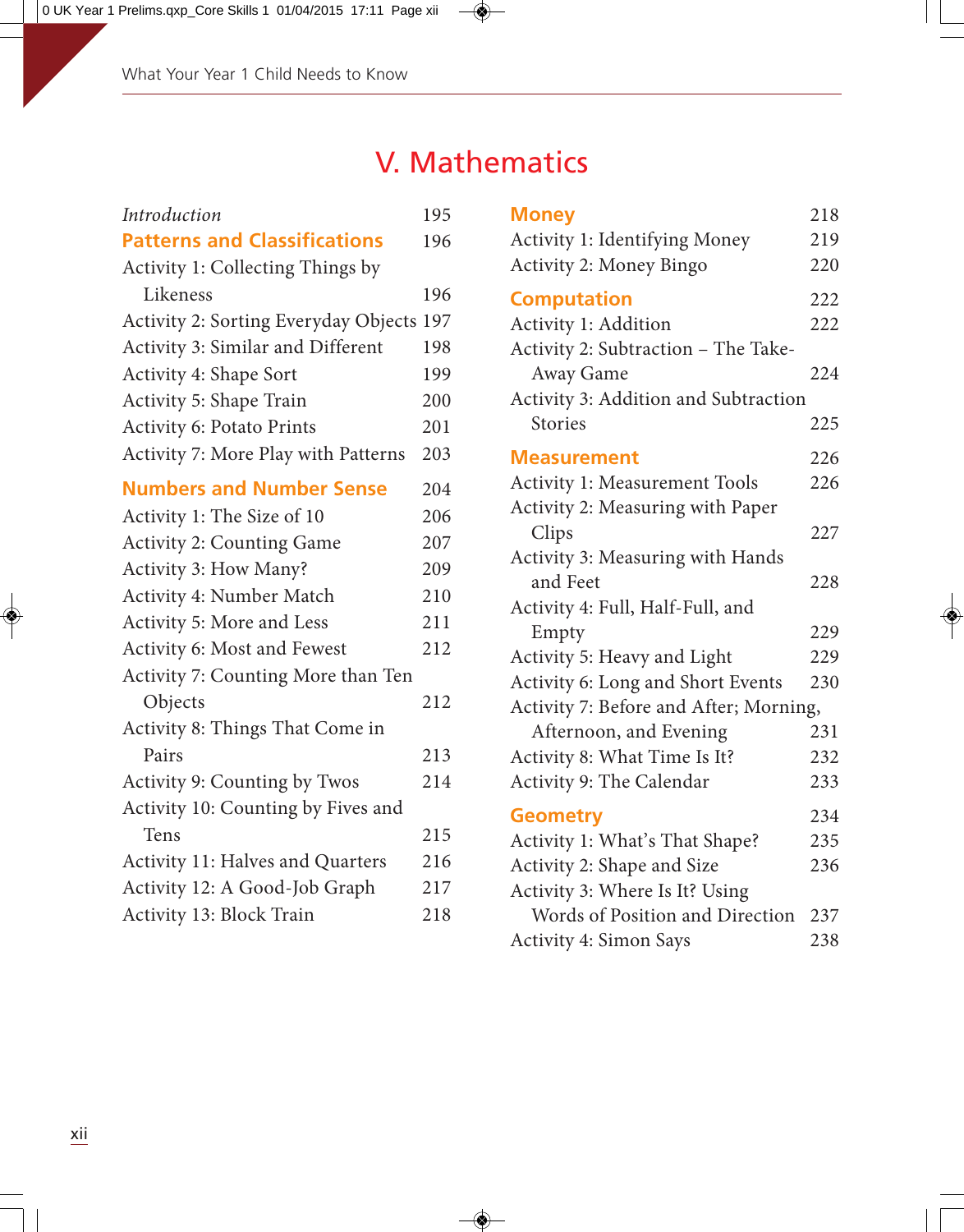### VI. Science

| Introduction                        | 241 |
|-------------------------------------|-----|
| <b>Plants and Plant Growth</b>      |     |
| Plants Are All Around Us            | 242 |
| Seeds Grow into Plants              | 244 |
| Activity 1: Watch a Seed Grow in a  |     |
| 'See-Through' Planter               | 246 |
| What Plants Need to Grow            | 247 |
| Activity 2: What Do Plants Need? An |     |
| Experiment                          | 248 |
| Seeds to Eat                        | 249 |
| We Eat Many Plant Parts             | 250 |
| <b>Growing Food Plants</b>          | 250 |
| <b>Seasons and Weather</b>          |     |
| The Four Seasons                    | 251 |
| Talking About the Weather           | 254 |
| Activity 1: The Wind Blows in Many  |     |
| Directions                          | 256 |
| Rain and Snow                       | 257 |
| Activity 2: Make a Snowflake        | 259 |
| Storms                              | 260 |

Illustration and Photo Credits Text Credits and Sources<br>Index Index 281

| <b>Animals and Their Needs</b>             | 261 |
|--------------------------------------------|-----|
| Taking Care of Pets                        | 262 |
| Animals Care for Their Babies              | 263 |
| <b>The Human Body</b>                      |     |
| <b>Your Five Senses</b>                    | 264 |
| Taking Care of Your Body                   | 265 |
| <b>Taking Care of the Earth</b>            |     |
| The Forests and the Trees                  | 266 |
| <b>Conservation: Saving and Protecting</b> |     |
| the Earth                                  | 267 |
| It's Smart to Recycle                      | 267 |
| Keep Our Earth Clean                       | 268 |
| <b>An Invisible Force: Magnetism</b>       | 269 |
| Activity 1: Can Magnetic Force Pass        |     |
| Through an Object?                         | 270 |
| Activity 2: What Do Magnets                |     |
| Attract?                                   | 271 |
| <b>Stories About Scientists</b>            |     |
| Joseph Banks                               | 272 |
| Jane Goodall                               | 273 |
| Wilbur and Orville Wright                  | 275 |
|                                            | 277 |
|                                            | 279 |
|                                            | 201 |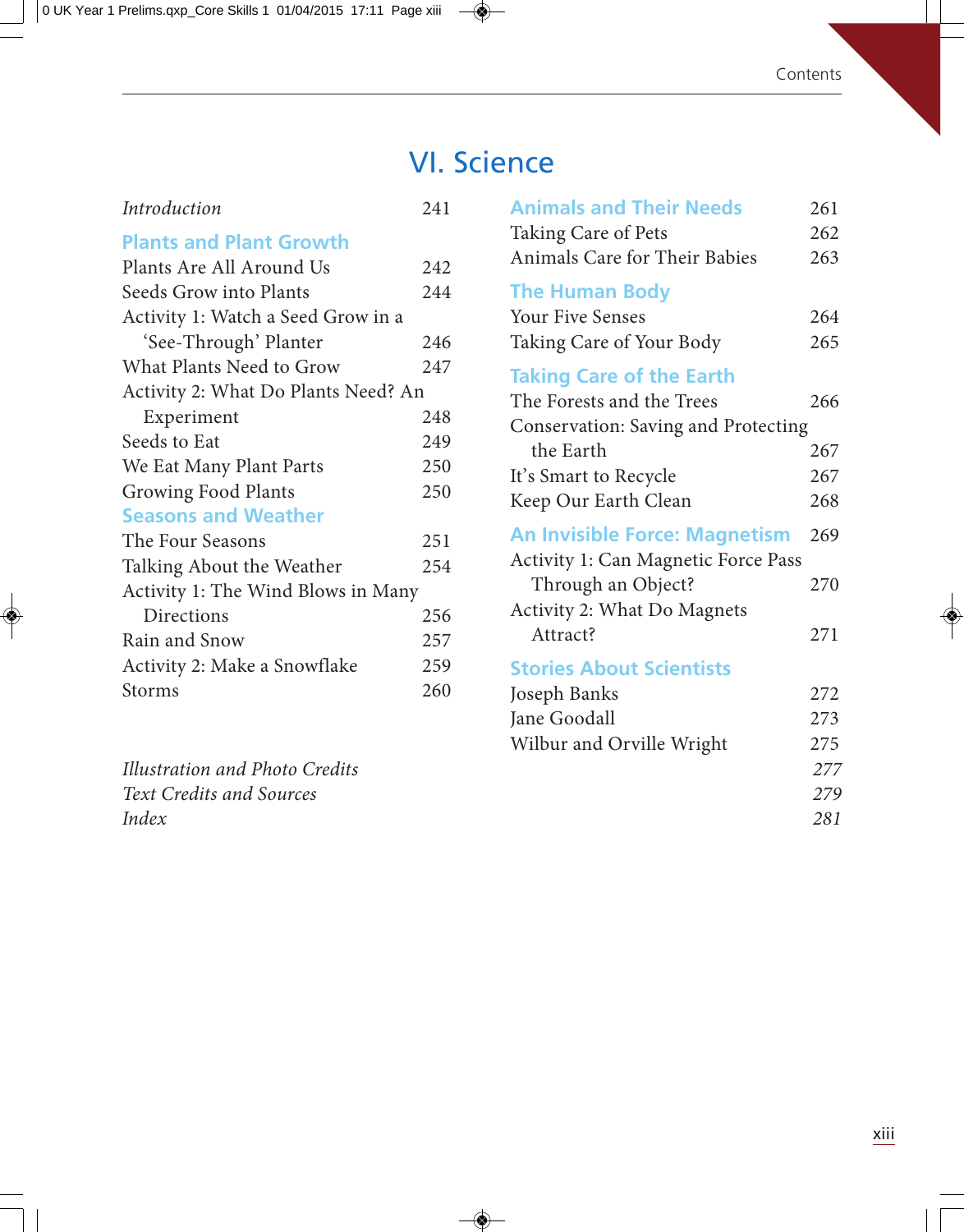# **Foreword to the UK Edition of the Core Knowledge Series**

This is the first in a series of books for parents who want to help their children do well at school. It describes what every child should aim to have learnt by the end of the school year. It is not a description of everything that could be known but rather a guide to the knowledge that children will need to advance to the next stage of their education. Nor is it primarily a textbook, although it could be used as such – along with other teaching resources – if schools wish.

The Core Knowledge series gives parents the tools to judge how effectively their children are being taught. And it provides teachers with clear aims that can be shared with parents, thereby enlisting them in the common cause of getting the best from every child.

Why publish a British version of a book originally designed for American children? For the last 50 years in both Britain and America there has been no consensus about how and what children should be taught. Sometimes knowledge was dismissed as mere 'rote learning', which was contrasted unfavourably with 'critical thinking skills'. Others argued that education should be 'child centred' not 'subject centred'. Professor Hirsch, who inspired the Core Knowledge series, was among the first to see that the retreat from knowledge was misguided. Above all, he showed that to compare 'knowledge' with 'thinking skills' was to make a false contrast. They are not mutually exclusive alternatives. Thinking skills can be 'knowledge-rich' or 'knowledge-lite'. The purpose of a good education is to teach children how to think clearly – to see through dubious reasoning, to avoid being conned, to learn how to question their own assumptions, to discover how to be objective, or to argue a case with clarity. Knowledge does not get in the way of reasoning: it's what we reason with.

The Core Knowledge approach has six main strengths.

**●** It helps parents to bring out the best in their children. It provides a guide to what young people should be learning and helps parents decide on the school best suited to their child.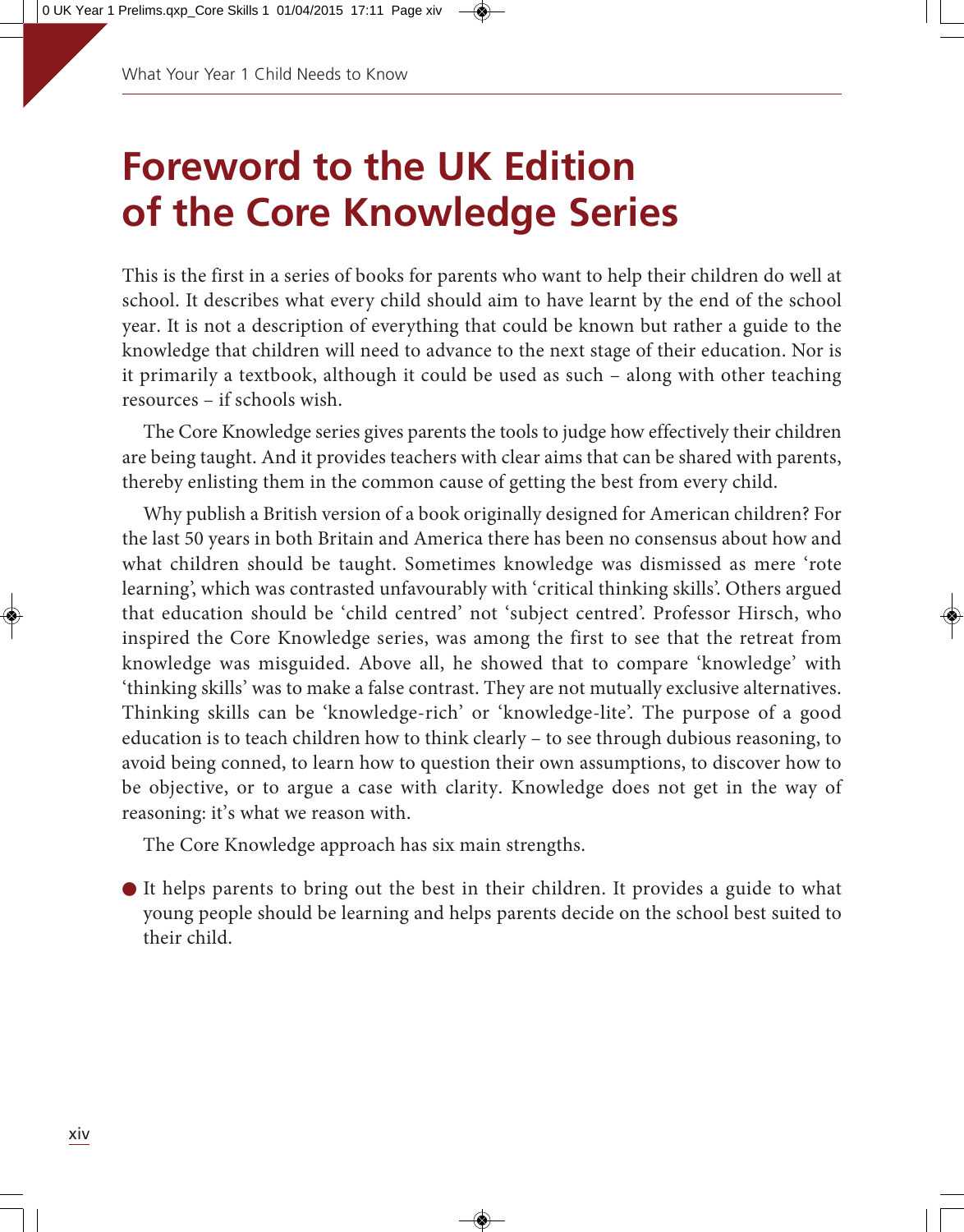- **●** It helps teachers. By providing clear expectations that are shared with parents teachers are better able to benefit every child. Schools are always at their best when parents and teachers work together.
- **●** It helps children to learn on their own initiative. The books are written in language suitable for each year group, so that children can read alone or with their parents.
- **●** It provides more equal opportunities for everyone. Some children do not receive effective support at home, perhaps because some of us did not ourselves get the best education. A good school can do much to make up for lost ground and the Core Knowledge curriculum is designed for this very task. The books describe what every child can learn if given the chance. What's more, many parents find that they learn as much as their children!
- **●** It encourages social cohesion. Britain today has more cultures, ethnic groups and religions than 50 years ago. If we all share in a common stock of knowledge, social solidarity based on mutual respect for our legitimate differences is more likely.
- **●** It strengthens democracy. A free and democratic society depends on the mass of people being well-informed. We often say that modern societies are 'knowledge based'. It's true. People who do not share in the knowledge that is regularly used by television news programmes or in our newspapers are at risk of being misled.

We are keen to work with teachers who share our ideals and who hope to play a leading part in developing this new curriculum in Britain. In co-operation with teachers, we will be evolving model lesson plans and resource guides, and if any teachers would like their school to be one of the pioneers, please contact Civitas at coreknowledge@civitas.org.uk

> David G. Green Director of Civitas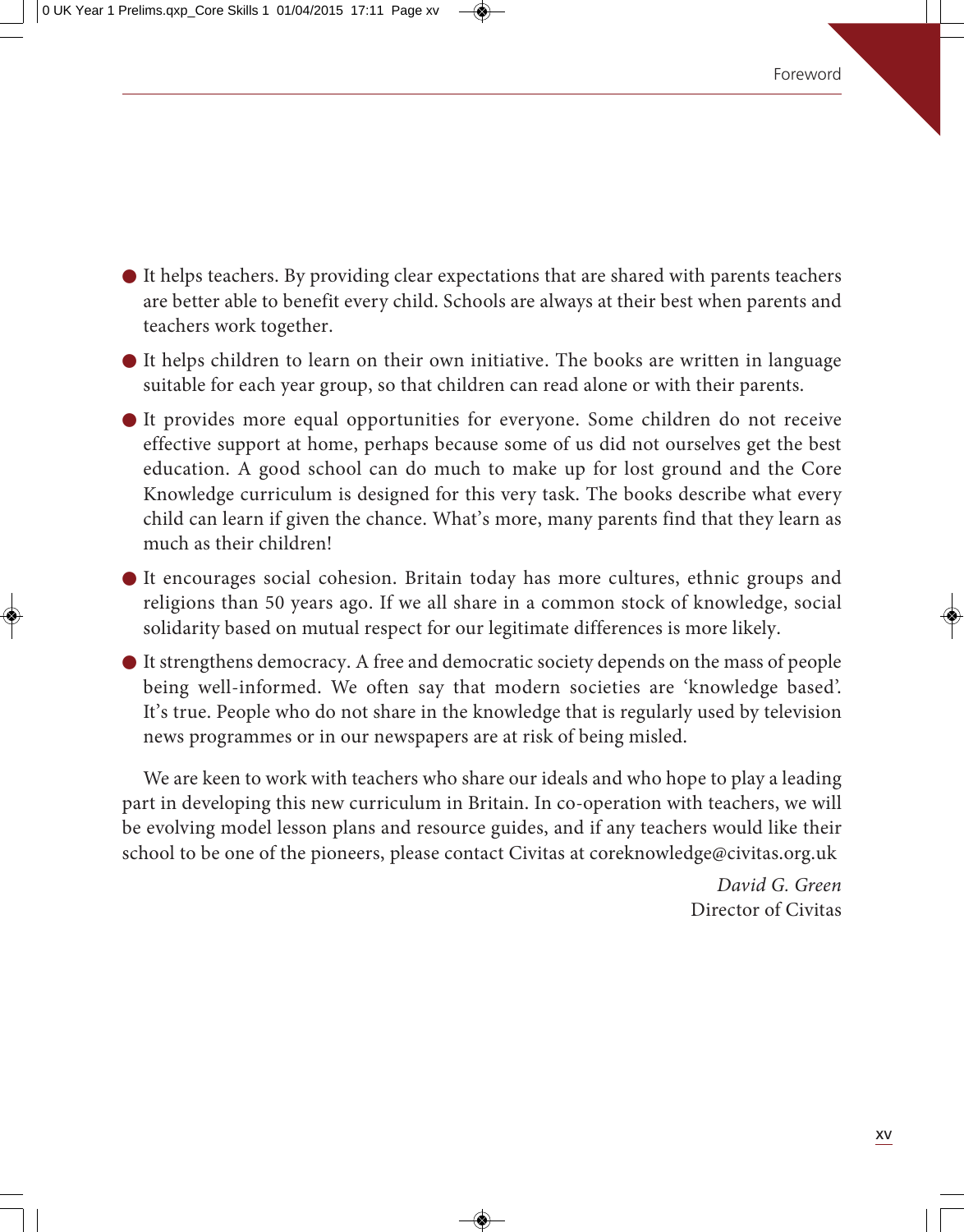# **Introduction to the UK Edition of the Core Knowledge Curriculum for Year 1**

The concerns which led Professor Hirsch and others to set up the Core Knowledge Foundation in the USA in 1986 are shared by many in Britain. Civitas has acquired direct experience of the problem through its network of supplementary schools. Beginning with a group of children in the East End of London in 2005, Civitas now runs 20 supplementary schools for over 500 children in different parts of the country. The children attend once a week, either on Saturdays or after school, for help with English and maths. The children are, for the most part, attending full-time schools in areas with higher-than-average indicators of social deprivation, where academic outcomes are not the best in the country. Some children join supplementary schools at the age of seven, eight or even older, unable to read properly and unable to handle simple addition and subtraction. Our approach in the Civitas schools has been to employ dedicated teachers with high expectations and a commitment to providing solid learning foundations. Children are assessed annually and it has become quite usual to see them make two or three years of progress in their reading and maths ages over the course of one calendar year.

The concepts that Professor Hirsch mentions in his General Introduction such as 'critical thinking' and 'learning to learn' have been just as prevalent in the UK's schools, where the curriculum has become less knowledge-based and more focused on attaining 'skills', as if the two things can be separated. The acquisition of skills requires knowledge, and a knowledge-poor curriculum is one that condemns pupils – especially children from less advantaged backgrounds – to remain outside the mainstream of attainment and fulfilment. The Core Knowledge Foundation believes that all children should be able to unlock the library of the world's literature; to comprehend the world around them; to understand where they stand (literally) on the globe; and to realise the heritage that the history of their country has bestowed on them.

Making a reality of this ideal has been the outstanding achievement of the Core Knowledge Foundation in the hundreds of schools across the USA where its curriculum is being taught, and it is why we so admire the work of Professor Hirsch and his colleagues at the Core Knowledge Foundation.

As Professor Hirsch explains in his General Introduction, the project operates within the overarching framework of the Core Knowledge Sequence, produced by dozens of educators over a gestational period of several years. To bring this sequence into the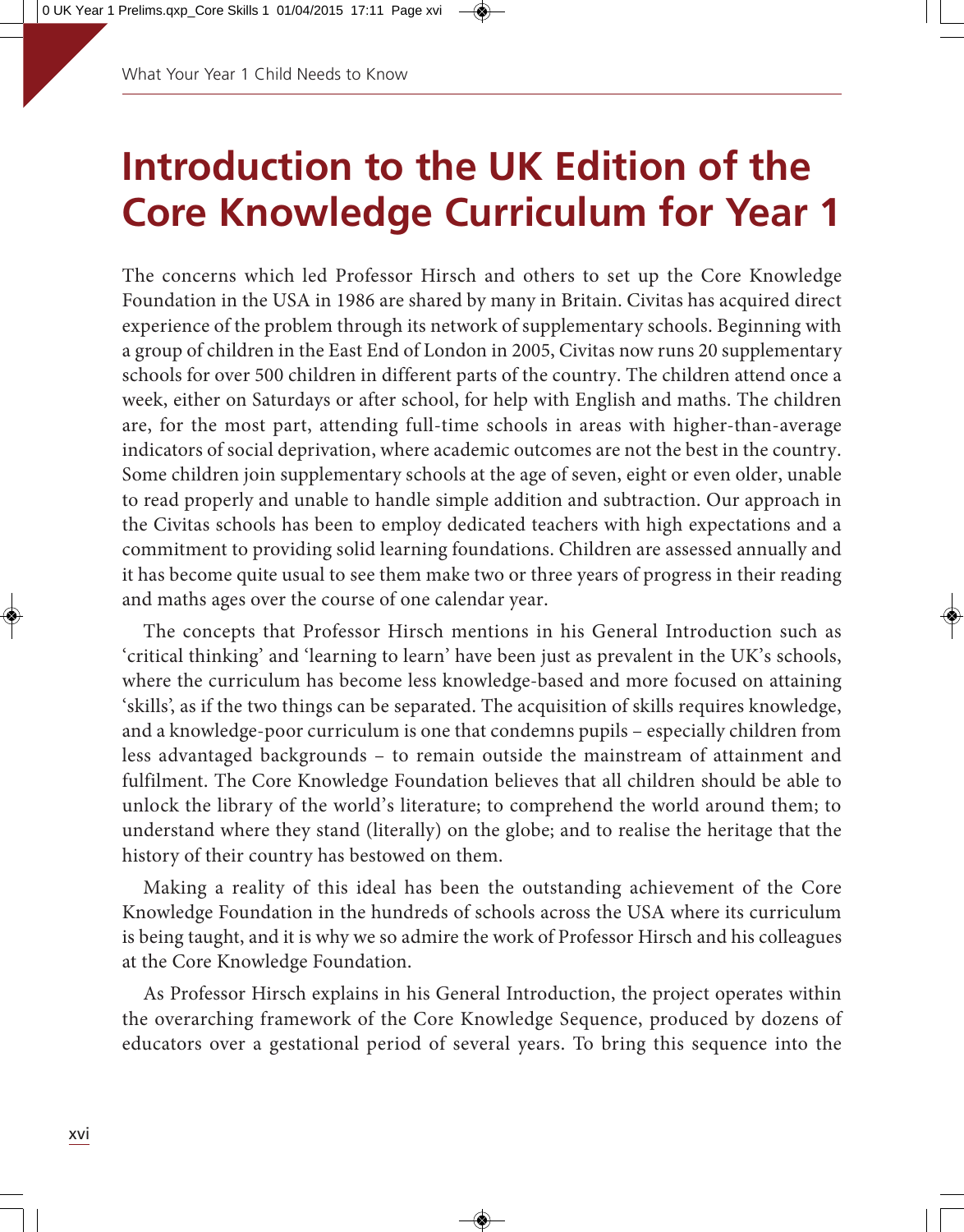classroom or the home, the Sequence is fleshed out by a book for each year group. We at Civitas were honoured and delighted to be entrusted by the Core Knowledge Foundation with the task of adapting the books for teachers, parents and pupils in the UK. This has entailed some changes to reflect differences between our cultures, for example, replacing two uniquely American Tall Tales from the US edition – Johnny Appleseed and Casey Jones – with selections that are more relevant to British students – St. George and the Dragon and King Arthur. For the most part, the US text has been left intact – because knowledge is universal! The most significant change is the replacement of American history and geography with British history and geography; American history will be incorporated into the world history chapters in the UK edition. In addition, we have revised resource references for books and other educational materials so that they include titles and publications readily available in the UK.

We share the view of the Core Knowledge Foundation that knowledge is best conveyed through subjects, and so we have followed their division of each book into chapters covering Language and Literature, History and Geography, Visual Arts, Music, Mathematics and Science. We will be producing volumes for each year group up to Year 6, and these will tie in with our UK version of the Core Knowledge Sequence that can be accessed online at: www.coreknowledge.org.uk

As Professor Hirsch explains, the first book in the series, What Your First Grader Needs to Know, was published in 1991. In 1997, What Your Kindergartner Needs to Know was published for the benefit of the preceding year group. The present volume, What Your Year 1 Child Needs to Know, represents, with small alterations, the text of What Your Kindergartner Needs to Know. In the USA children start full-time education in most states at Kindergarten when they are five rising six, whereas in the UK children of that age would be starting in Year 1. After consulting widely with teachers and educationists, we took the view that the material was largely appropriate for Year 1 students, although they will have already been in school for a year, given that UK schools now start their intake with Reception when children are four rising five.

To quote Professor Hirsch: share the knowledge!

Robert Whelan General Editor, Civitas Core Knowledge Project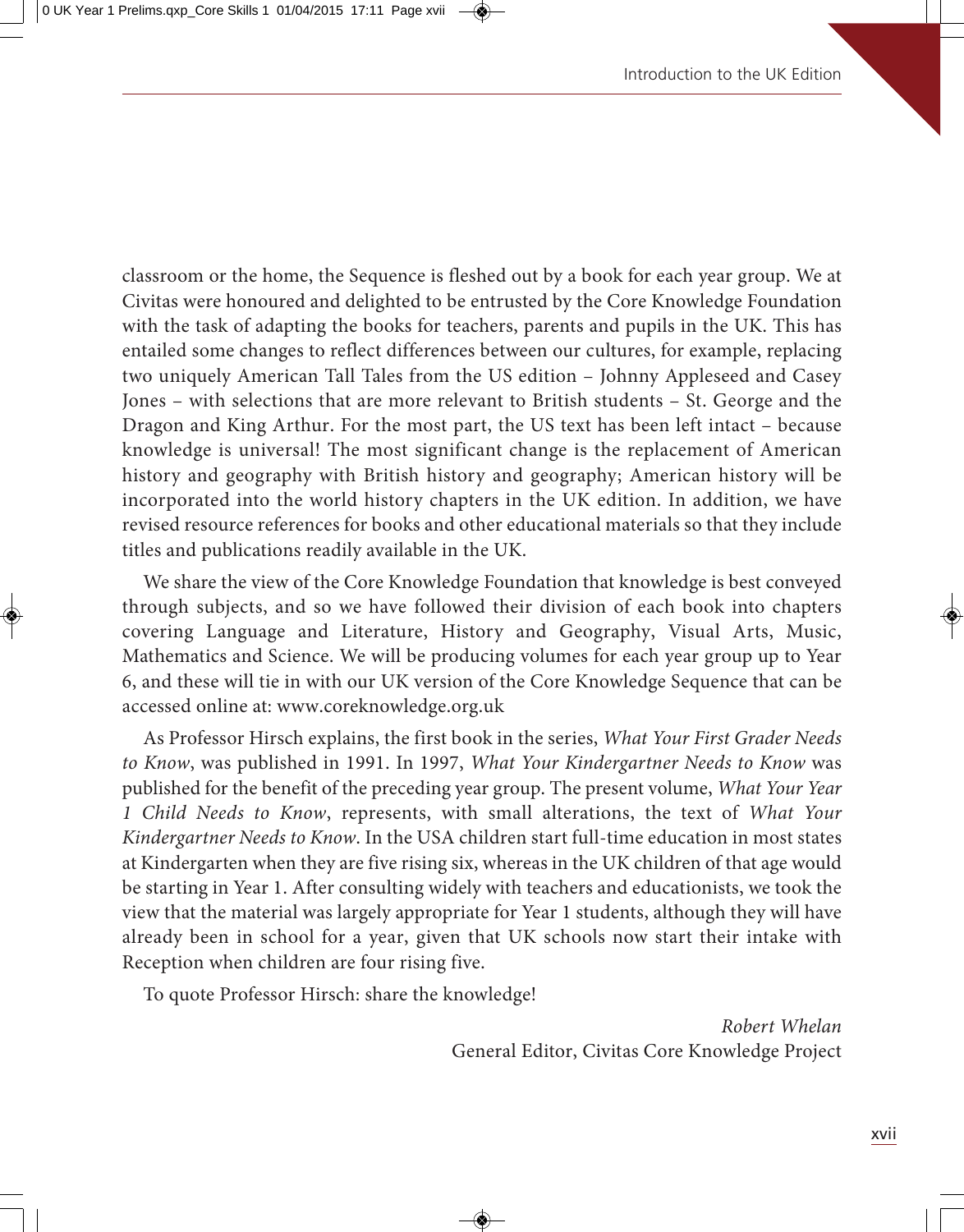# **General Introduction to the Core Knowledge Series**

#### I. WHAT IS YOUR CHILD LEARNING IN SCHOOL?

A parent of identical twins sent me a letter in which she expressed concern that her children, who are in the same grade in the same school, are being taught completely different things. How can this be? Because they are in different classrooms; because the teachers in these classrooms have only the vaguest guidelines to follow; in short, because the school, like many in the United States, lacks a definite, specific curriculum.

Many parents would be surprised if they were to examine the curriculum of their child's elementary school. Ask to see your school's curriculum. Does it spell out, in clear and concrete terms, a core of specific content and skills all children at a particular grade level are expected to learn by the end of the school year?

Many curricula speak in general terms of vaguely defined skills, processes and attitudes, often in an abstract, pseudo-technical language that calls, for example, for children to 'analyze patterns and data', or 'investigate the structure and dynamics of living systems', or 'work cooperatively in a group'. Such vagueness evades the central question: what is your child learning in school? It places unreasonable demands upon teachers, and often results in years of schooling marred by repetitions and gaps. Yet another unit on dinosaurs or 'pioneer days.' Charlotte*'*s Web for the third time. 'You've never heard of the Bill of Rights?' 'You've never been taught how to add two fractions with unlike denominators?'

When identical twins in two classrooms of the same school have few academic experiences in common, that is cause for concern. When teachers in that school do not know what children in other classrooms are learning on the same grade level, much less in earlier and later grades, they cannot reliably predict that children will come prepared with a shared core of knowledge and skills. For an elementary school to be successful, teachers need a common vision of what they want their students to know and be able to do. They need to have clear, specific learning goals, as well as the sense of mutual accountability that comes from shared commitment to helping all children achieve those goals. Lacking both specific goals and mutual accountability, too many schools exist in a state of curricular incoherence, one result of which is that they fall far short of developing the full potential of our children. To address this problem, I started the non-profit Core Knowledge Foundation in 1986. This book and its companion volumes in the Core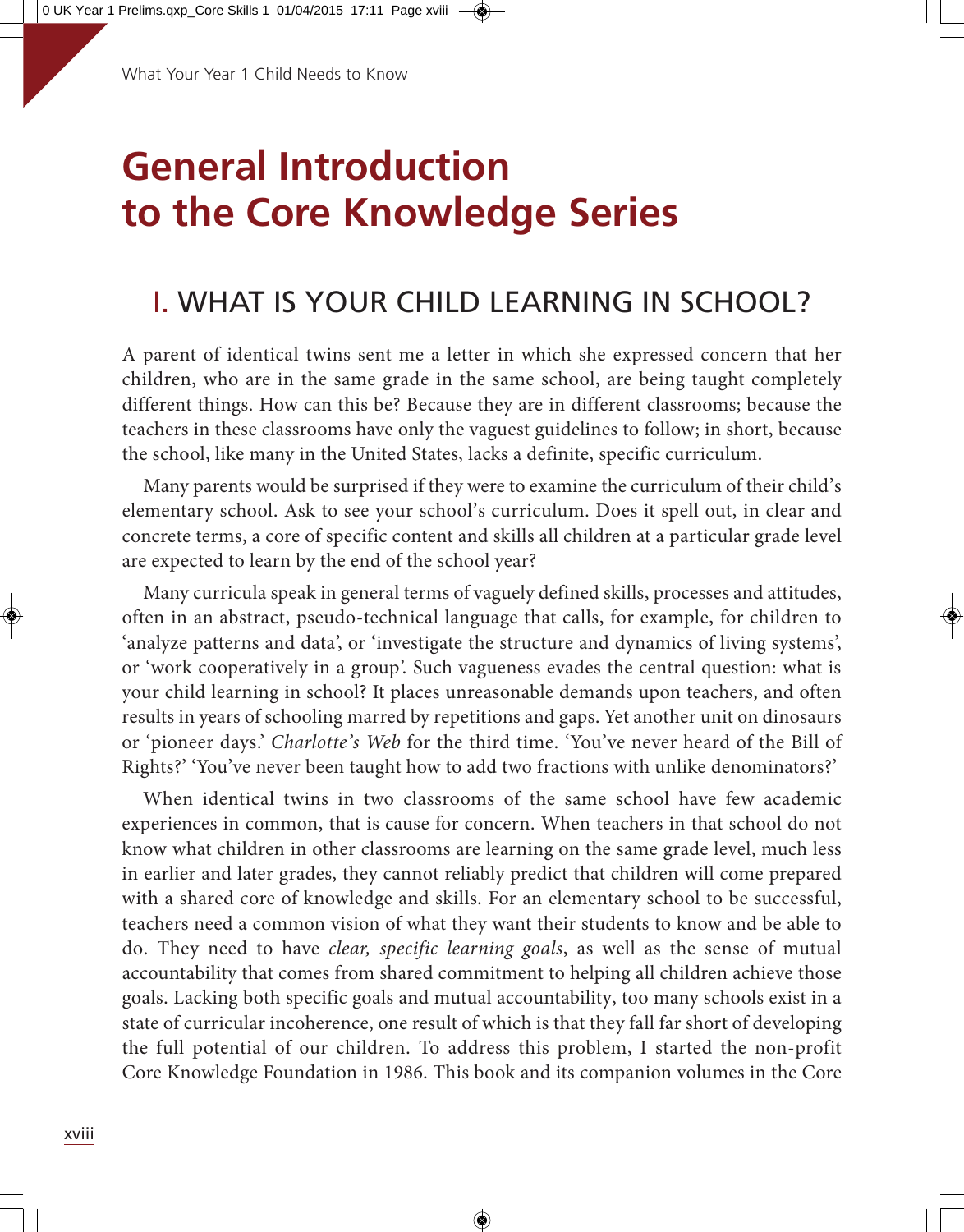Knowledge Series are designed to give parents, teachers – and through them, children – a guide to clearly defined learning goals in the form of a carefully sequenced body of knowledge, based upon the specific content guidelines developed by the Core Knowledge Foundation (see below, 'The Consensus Behind the Core Knowledge Sequence').

Core Knowledge is an attempt to define, in a coherent and sequential way, a body of widely used knowledge taken for granted by competent writers and speakers in the United States. Because this knowledge is taken for granted rather than being explained when it is used, it forms a necessary foundation for the higher-order reading, writing and thinking skills that children need for academic and vocational success. The universal attainment of such knowledge should be a central aim of curricula in our elementary schools, just as it is currently the aim in all world-class educational systems.

For reasons explained in the next section, making sure that all young children in the United States possess a core of shared knowledge is a necessary step in developing a firstrate educational system.

### II. WHY CORE KNOWLEDGE IS NEEDED

Learning builds on learning: children (and adults) gain new knowledge only by building on what they already know. It is essential to begin building solid foundations of knowledge in the early grades when children are most receptive because, for the vast majority of children, academic deficiencies from the first six grades can permanently impair the success of later learning. Poor performance of American students in middle and high school can be traced to shortcomings inherited from elementary schools that have not imparted to children the knowledge and skills they need for further learning.

All of the highest-achieving and most egalitarian elementary school systems in the world (such as those in Sweden, France and Japan) teach their children a specific core of knowledge in each of the first six grades, thus enabling all children to enter each new grade with a secure foundation for further learning. It is time American schools did so as well, for the following reasons:

#### **(1) Commonly shared knowledge makes schooling more effective.**

We know that the one-on-one tutorial is the most effective form of schooling, in part because a parent or teacher can provide tailor-made instruction for the individual child. But in a non-tutorial situation – in, for example, a typical classroom with twenty-five or more students – the instructor cannot effectively impart new knowledge to all the students unless each one shares the background knowledge that the lesson is being built upon.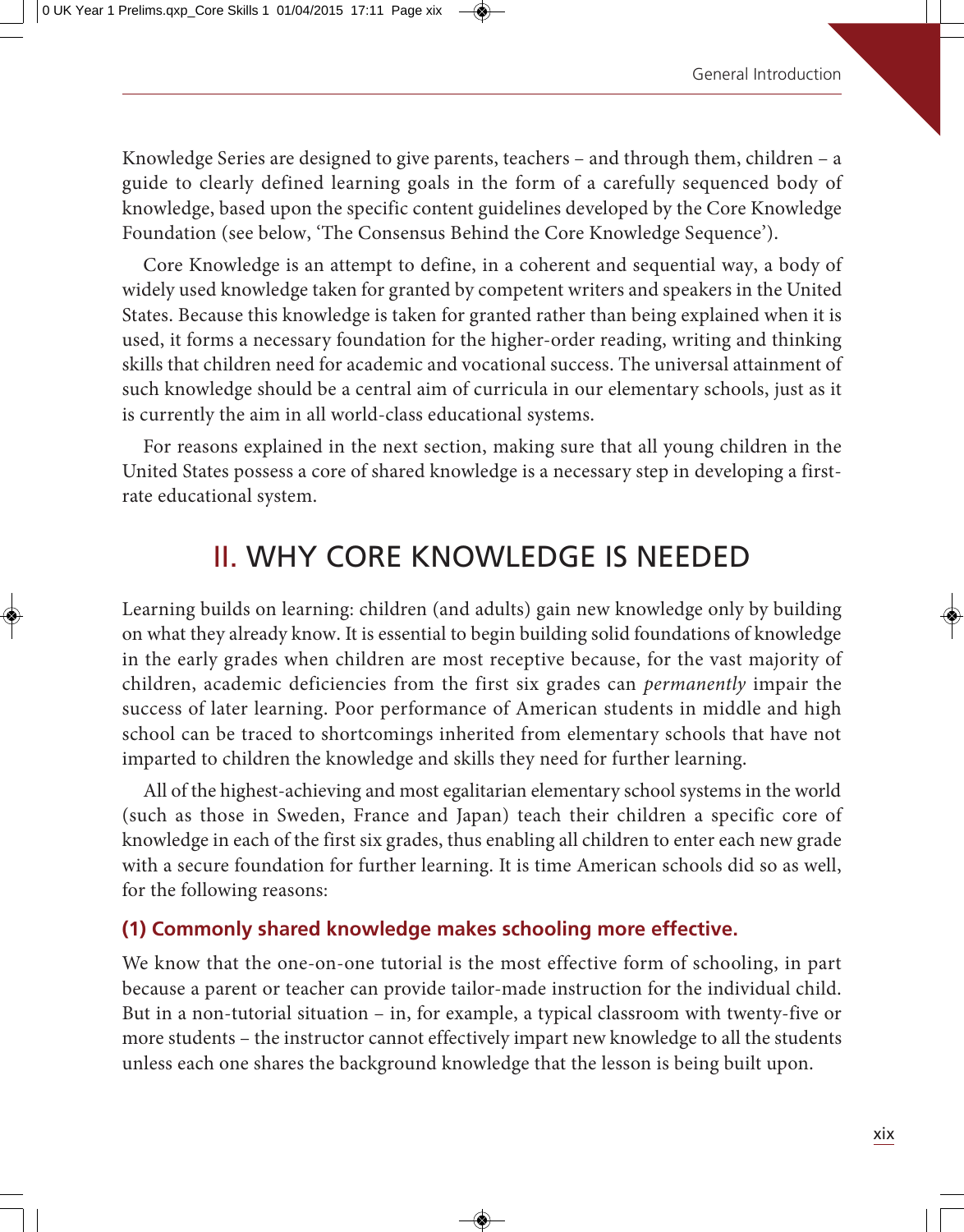Consider this scenario: in third grade, Ms. Franklin is about to begin a unit on early explorers – Columbus, Magellan and others. In her class she has some students who were in Mr. Washington's second-grade class last year and some students who were in Ms. Johnson's second-grade class. She also has a few students who have moved in from other towns. As Ms. Franklin begins the unit on explorers, she asks the children to look at a globe and use their fingers to trace a route across the Atlantic Ocean from Europe to North America. The students who had Mr. Washington look blankly at her: they didn't learn that last year. The students who had Ms. Johnson, however, eagerly point to the proper places on the globe, while two of the students who came from other towns pipe up and say, 'Columbus and Magellan again? We did that last year.'

When all the students in a class do share the relevant background knowledge, a classroom can begin to approach the effectiveness of a tutorial. Even when some children in a class do not have elements of the knowledge they were supposed to acquire in previous grades, the existence of a specifically defined core makes it possible for the teacher or parent to identify and fill the gaps, thus giving all students a chance to fulfill their potential in later grades.

#### **(2) Commonly shared knowledge makes schooling more fair and democratic.**

When all the children who enter a grade can be assumed to share some of the same building blocks of knowledge, and when the teacher knows exactly what those building blocks are, then all the students are empowered to learn. In our current system, children from disadvantaged backgrounds too often suffer from unmerited low expectations that translate into watered-down curricula. But if we specify the core of knowledge that all children should share, then we can guarantee equal access to that knowledge and compensate for the academic advantages some students are offered at home. In a Core Knowledge school, all children enjoy the benefits of important, challenging knowledge that will provide the foundation for successful later learning.

#### **(3) Commonly shared knowledge helps create cooperation and solidarity in our schools and nation.**

Diversity is a hallmark and strength of our nation. American classrooms are usually made up of students from a variety of cultural backgrounds, and those different cultures should be honoured by all students. At the same time, education should create a schoolbased culture that is common and welcoming to all because it includes knowledge of many cultures and gives all students, no matter what their background, a common foundation for understanding our cultural diversity.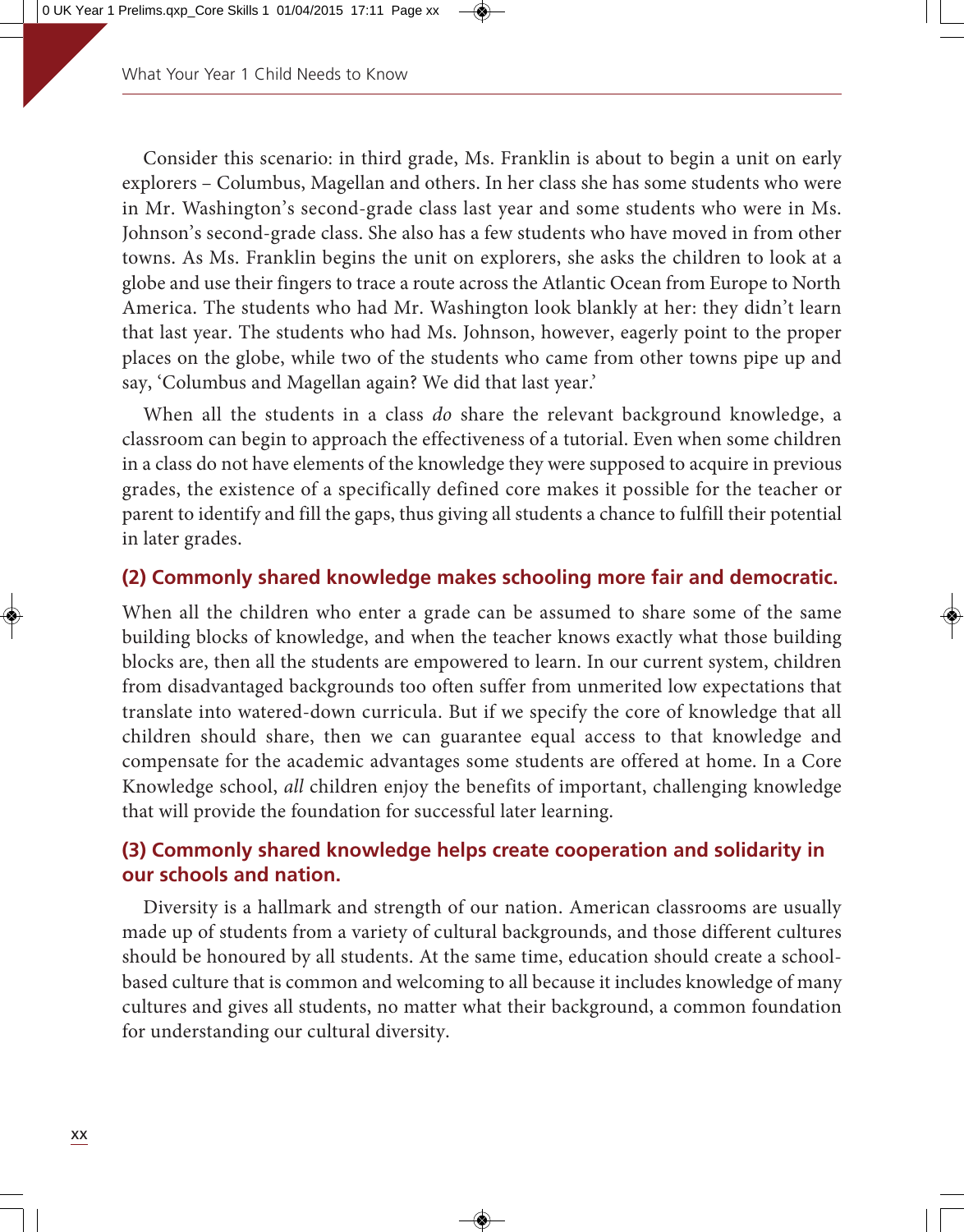In the next section, I will describe the steps taken by the Core Knowledge Foundation to develop a model of the commonly shared knowledge our children need (which forms the basis for this series of books).

#### III. THE CONSENSUS BEHIND THE CORE KNOWLEDGE SEQUENCE

The content in this and other volumes in the Core Knowledge Series is based on a document called the Core Knowledge Sequence, a grade-by-grade sequence of specific content guidelines in history, geography, mathematics, science, language arts and fine arts. The *Sequence* is not meant to outline the whole of the school curriculum; rather, it offers specific guidelines to knowledge that can reasonably be expected to make up about half of any school's curriculum, thus leaving ample room for local requirements and emphases. Teaching a common core of knowledge, such as that articulated in the Core Knowledge Sequence, is compatible with a variety of instructional methods and additional subject matters.

The Core Knowledge Sequence is the result of a long process of research and consensus building undertaken by the Core Knowledge Foundation. Here is how we achieved the consensus behind the Core Knowledge Sequence.

First we analysed the many reports issued by state departments of education and by professional organisations – such as the National Council of Teachers of Mathematics and the American Association for the Advancement of Science – that recommend general outcomes for elementary and secondary education. We also tabulated the knowledge and skills through grade six specified in the successful educational systems of several other countries, including France, Japan, Sweden and West Germany.

In addition, we formed an advisory board on multiculturalism that proposed a specific knowledge of diverse cultural traditions that American children should all share as part of their school-based common culture. We sent the resulting materials to three independent groups of teachers, scholars and scientists around the country, asking them to create a master list of the knowledge children should have by the end of grade six. About 150 teachers (including college professors, scientists, and administrators) were involved in this initial step.

These items were amalgamated into a master plan, and further groups of teachers and specialists were asked to agree on a grade-by-grade sequence of the items. That sequence was then sent to some one hundred educators and specialists who participated in a national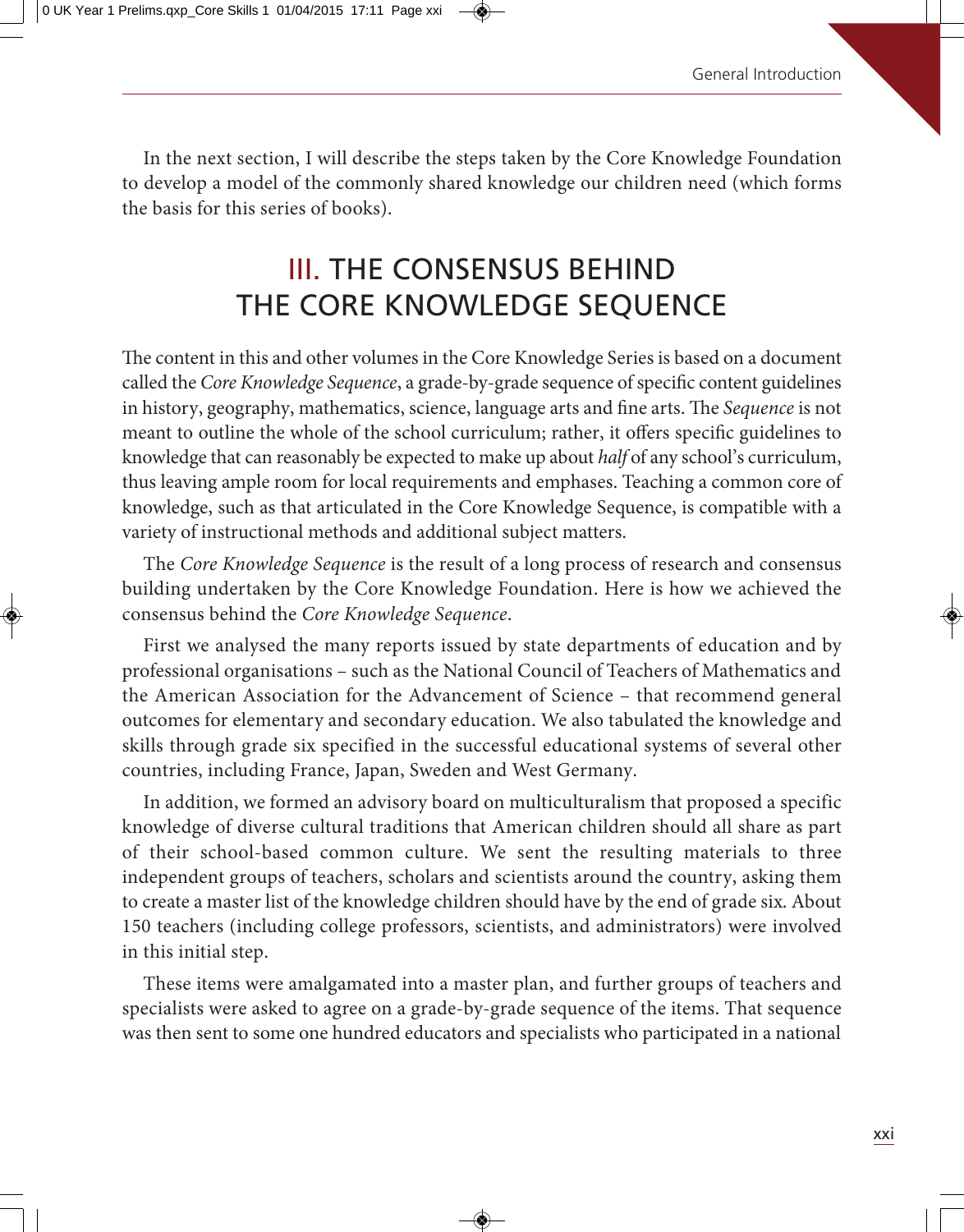conference that was called to hammer out a working agreement on an appropriate core of knowledge for the first six grades.

This important meeting took place in March 1990. The conferees were elementary school teachers, curriculum specialists, scientists, science writers, officers of national organisations, representatives of ethnic groups, district superintendents and school principals from across the country. A total of twenty-four working groups decided on revisions in the Core Knowledge Sequence. The resulting provisional Sequence was further fine-tuned during a year of implementation at a pioneering school, Three Oaks Elementary in Lee County, Florida.

In only a few years, many more schools – urban and rural, rich and poor, public and private – joined in the effort to teach Core Knowledge. Based largely on suggestions from these schools, the Core Knowledge Sequence was revised in 1995: separate guidelines were added for kindergarten, and a few topics in other grades were added, omitted, or moved from one grade to another, in order to create an even more coherent sequence for learning. Revised editions of the books in the Core Knowledge Series reflect the revisions in the Sequence. Based on the principle of learning from experience, the Core Knowledge Foundation continues to work with schools and advisors to 'fine-tune' the Sequence, and is also conducting research that will lead to the publication of guidelines for grades seven and eight, as well as for preschool. (The UK Core Knowledge Sequence can be downloaded from the Civitas Core Knowledge website www.coreknowldge.org.uk.)

#### IV. THE NATURE OF THIS SERIES

The books in this series are designed to give a convenient and engaging introduction to the knowledge specified in the Core Knowledge Sequence. These are resource books, addressed primarily to parents, but which we hope will be useful tools for both parents and teachers. These books are not intended to replace the local curriculum or school textbooks, but rather to serve as aids to help children gain some of the important knowledge they will need to make progress in school and be effective in society.

Although we have made these books as accessible and useful as we can, parents and teachers should understand that they are not the only means by which the Core Knowledge Sequence can be imparted. The books represent a single version of the possibilities inherent in the Sequence, and a first step in the Core Knowledge reform effort. We hope that publishers will be stimulated to offer educational videos, computer software, games, alternative books and other imaginative vehicles based on the Core Knowledge Sequence.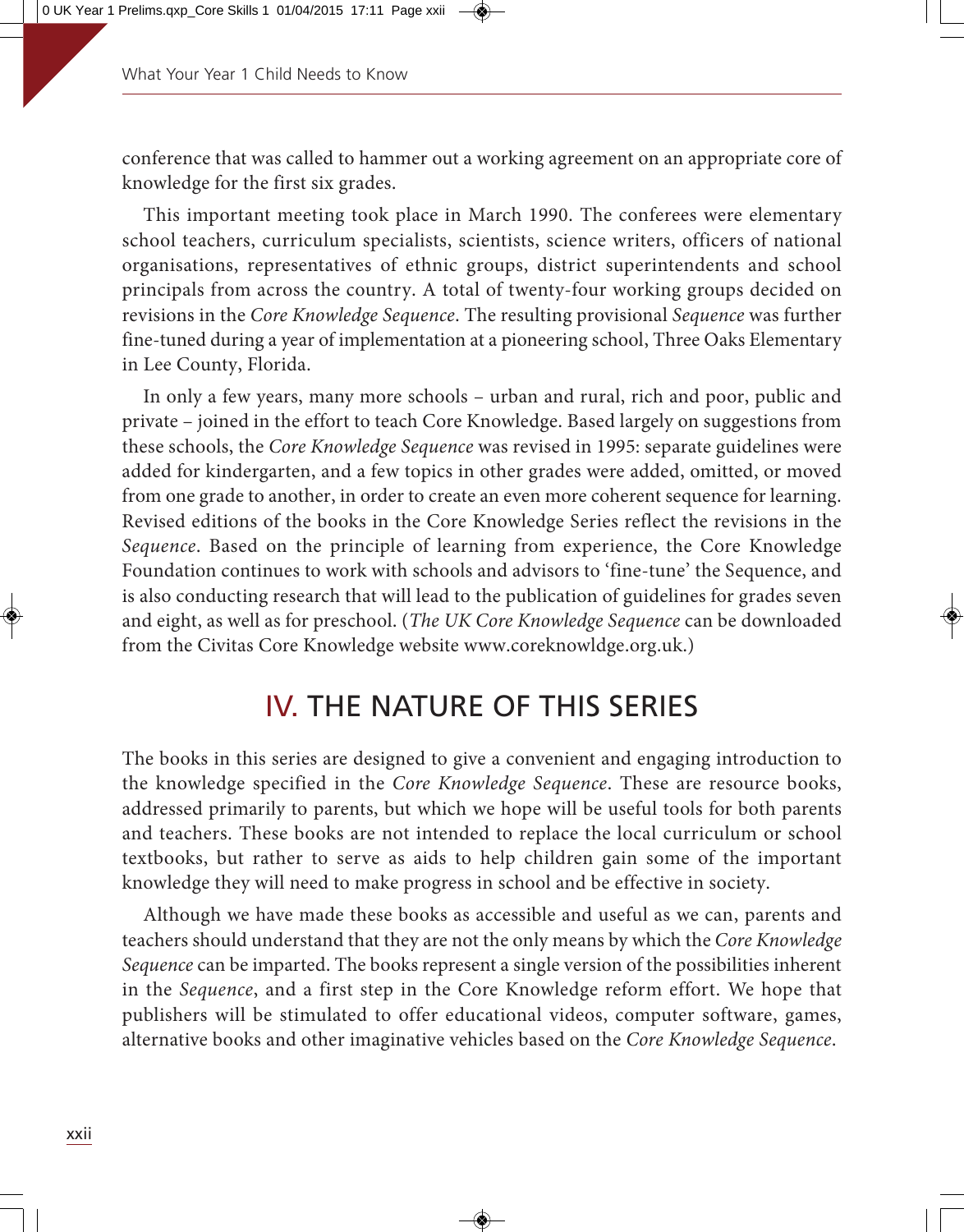These books are not textbooks or workbooks, though when appropriate they do suggest a variety of activities you can do with your child. In these books, we address your child directly, and occasionally ask questions for him or her to think about. The earliest books in the series are intended to be read aloud to children. Even as children become able to read the books on their own, we encourage parents to help their children read more actively by reading along with them and talking about what they are reading. You and your child can read the sections of this book in any order, depending on your child's interests or depending on the topics your child is studying in school, which this book may sometimes complement or reinforce. You can skip from section to section and re-read as much as your child likes.

We encourage you to think of this book as a guidebook that opens the way to many paths you and your child can explore. These paths may lead to the library, to many other good books, and, if possible, to plays, museums, concerts and other opportunities for knowledge and enrichment. In short, this guidebook recommends places to visit and describes what is important in those places, but only you and your child can make the actual visit, travel the streets and climb the steps.

### V. WHAT YOU CAN DO TO HELP IMPROVE EDUCATION

The first step for parents and teachers who are committed to reform is to be sceptical about oversimplified slogans like 'critical thinking' and 'learning to learn'. Such slogans are everywhere and, unfortunately for our schools, their partial insights have been elevated to the level of universal truths. For example: 'What students learn is not important; rather, we must teach students to learn *how* to learn.' 'The child, not the academic subject, is the true focus of education.' 'Do not impose knowledge on children before they are developmentally ready to receive it.' 'Do not bog children down in mere facts, but rather, teach critical-thinking skills.' Who has not heard these sentiments, so admirable and humane, and – up to a point – so true? But these positive sentiments in favor of 'thinking skills' and 'higher understanding' have been turned into negative sentiments against the teaching of important knowledge. Those who have entered the teaching profession over the past forty years have been taught to scorn important knowledge as 'mere facts', and to see the imparting of this knowledge as somehow injurious to children. Thus it has come about that many educators, armed with partially true slogans, have seemingly taken leave of common sense.